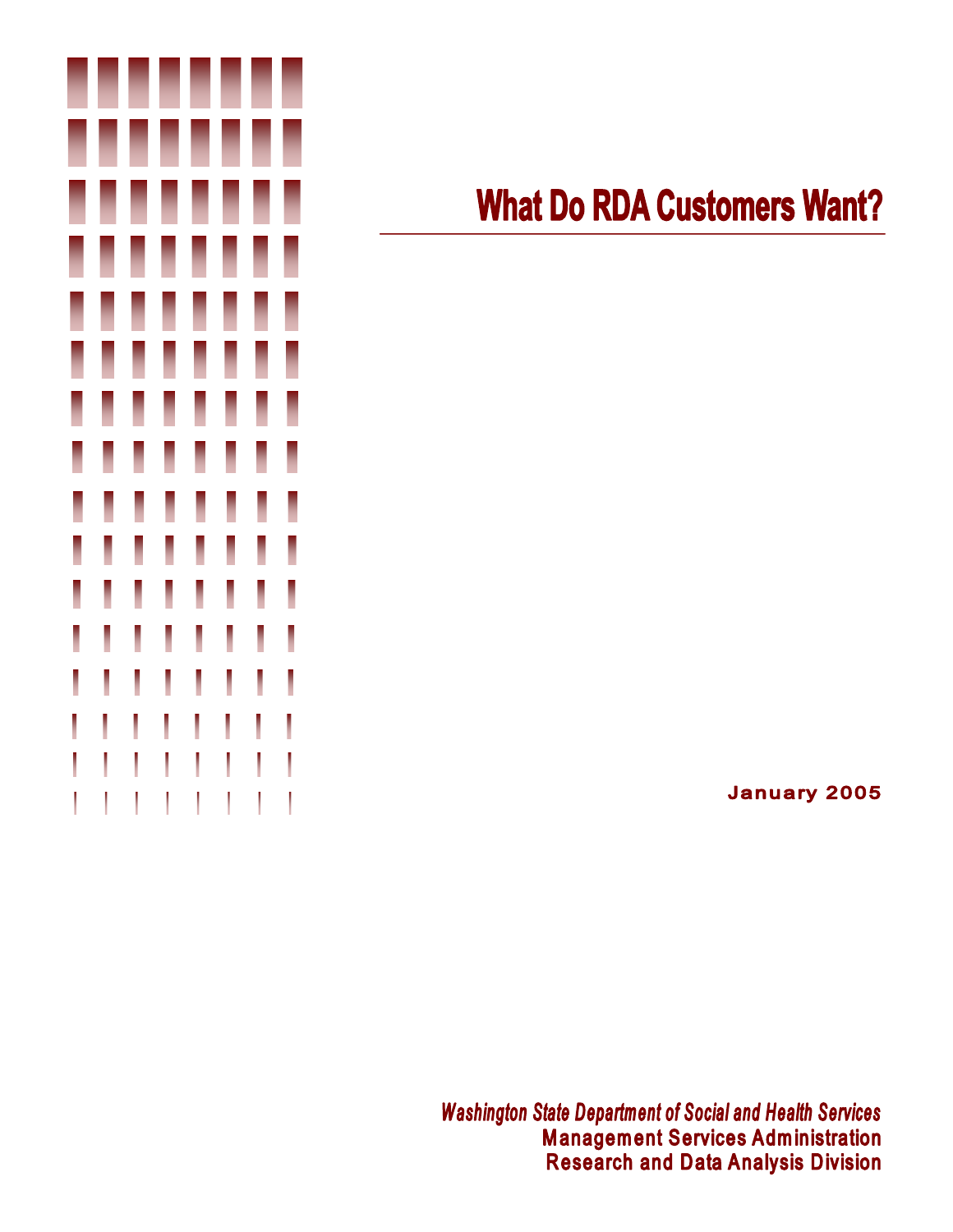## **What Do RDA Customers Want?**

Elizabeth Kohlenberg, Ph.D. Nancy Raiha, Ph.D.

January 2005

*Washington State Department of Social and Health Services*  Management Services Administration Research and Data Analysis Division Olympia, WA 98504-5204

> When ordering this report, please refer to: Report Number 11.123/2005 RDA Internet Site: www1.dshs.wa.gov/RDA/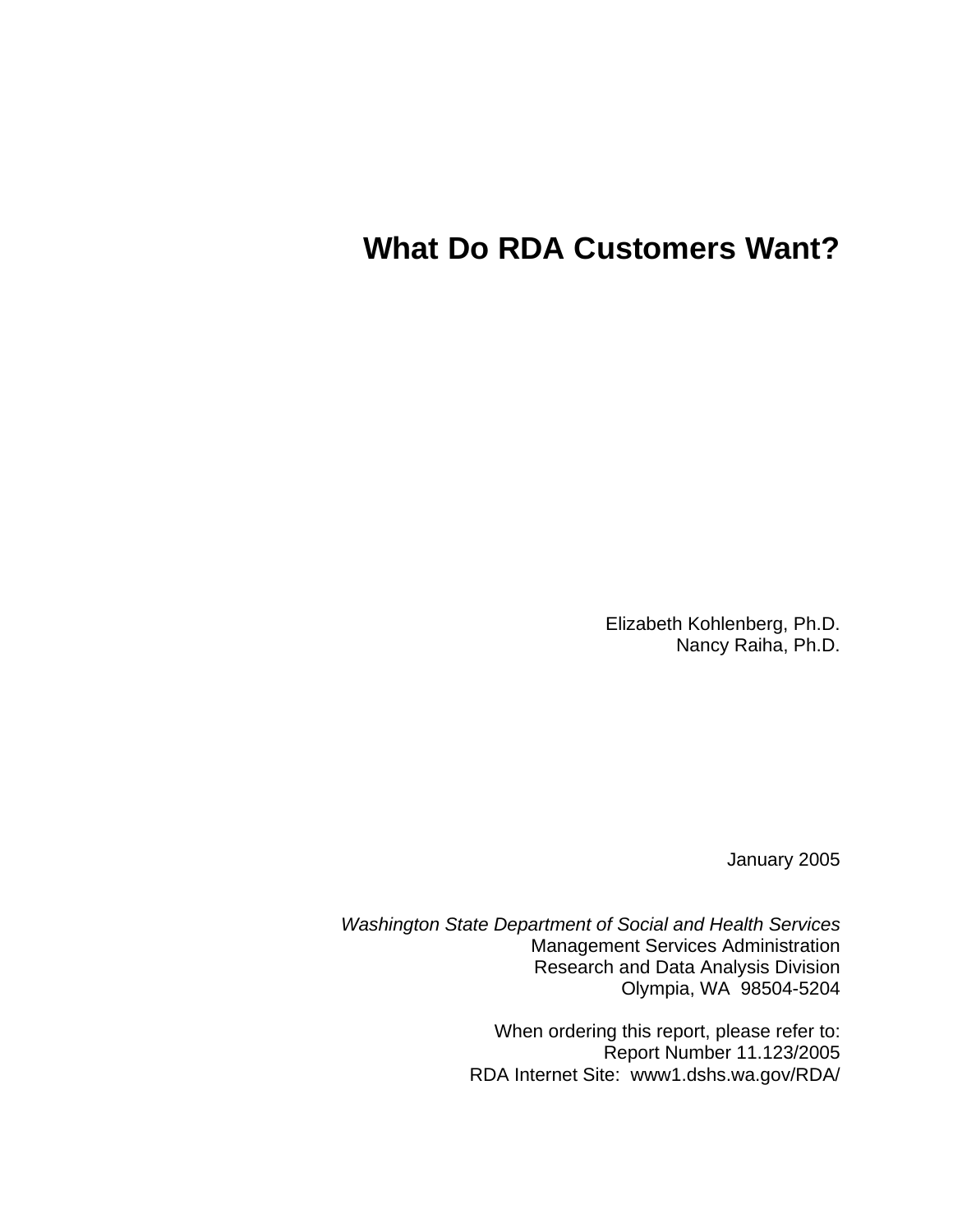### **Department of Social and Health Services**

*Dennis Braddock, Secretary* 

**Management Services** 

*Kathleen Brockman, Chief Administrative Officer* 

### **Research and Data Analysis Division**

*Elizabeth Kohlenberg, Ph.D., Director*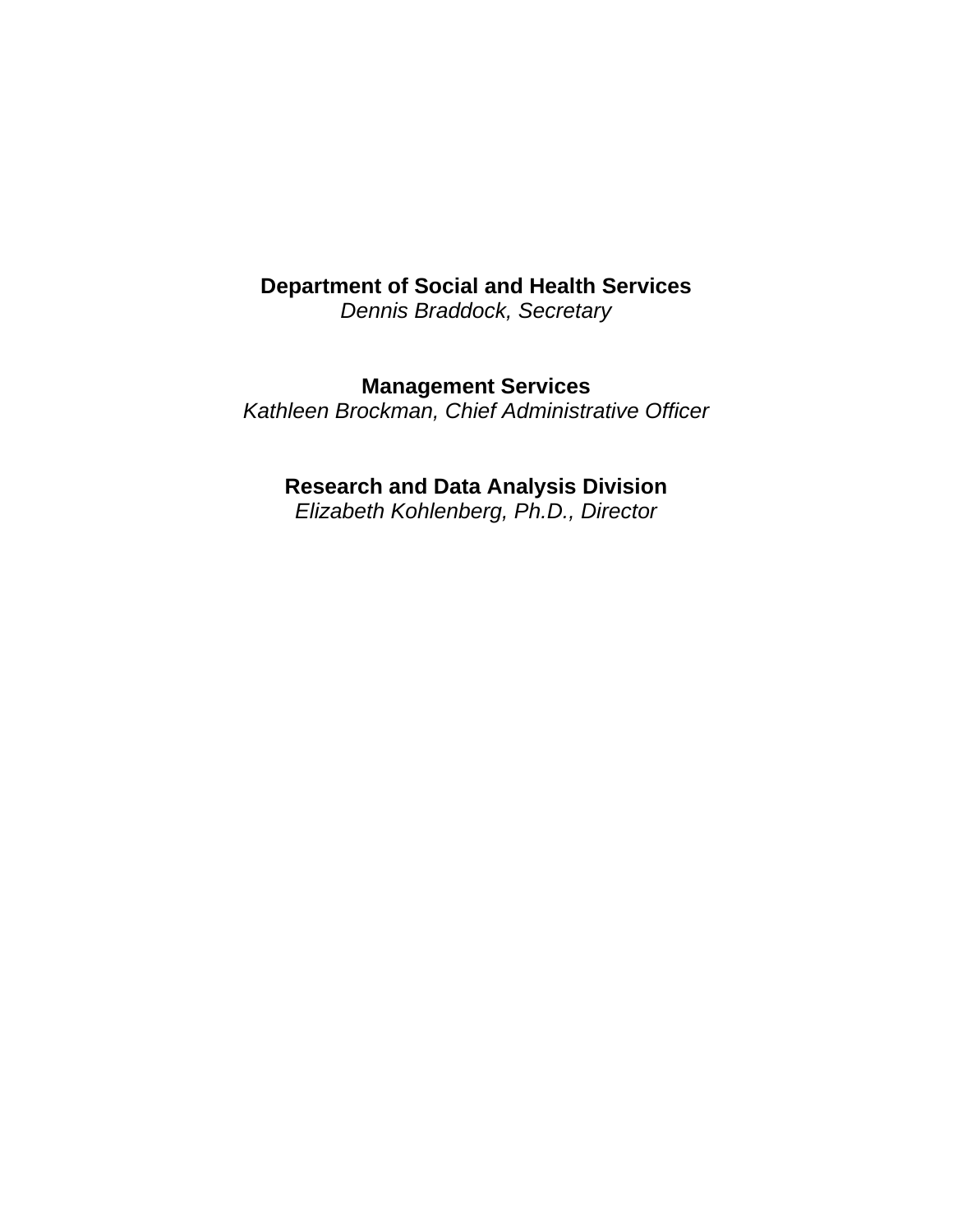### Acknowledgements

Our deepest thanks go to all the RDA customers and contacts who took the time to fill out the survey, and who provided such constructive, thoughtful comments and suggestions. These surveys can be a nuisance, interfering with the daily deluge of work. All of RDA deeply appreciates your effort. We are delighted and grateful for the support and appreciation that you voiced. And we are equally grateful for your criticisms, which we are now using to shape and sharpen our work and improve our performance in the future.

Nancy Raiha and Dave Sugarman of RDA did great work in designing the survey questions, refining the customer list, finding an inexpensive way to administer an anonymous survey online, and designing and refining the survey screens.

Nancy Raiha and her staff, along with Tim Carter of RDA, managed the survey administration with their customary dedication and professionalism. Nora Ellsworth did a great job preparing and formatting this report for publication.

Kathy Brockman, the Chief Management Officer of DSHS and RDA's own "senior manager", consistently supports RDA's mission of providing DSHS management with sound, credible, unbiased information and analysis. We are grateful for that support – and pleased that Kathy has required all of her managers to incorporate regular surveys of customers and employees into their strategic planning processes. That requirement led directly to the completion of this survey!

I thank you all – RDA customers, RDA staff, and RDA senior management – for your shared commitment to the value of good research and analysis for human service management, and for your assistance with this survey.

Elizabeth Koklen

 Elizabeth Kohlenberg, Director Research and Data Analysis Division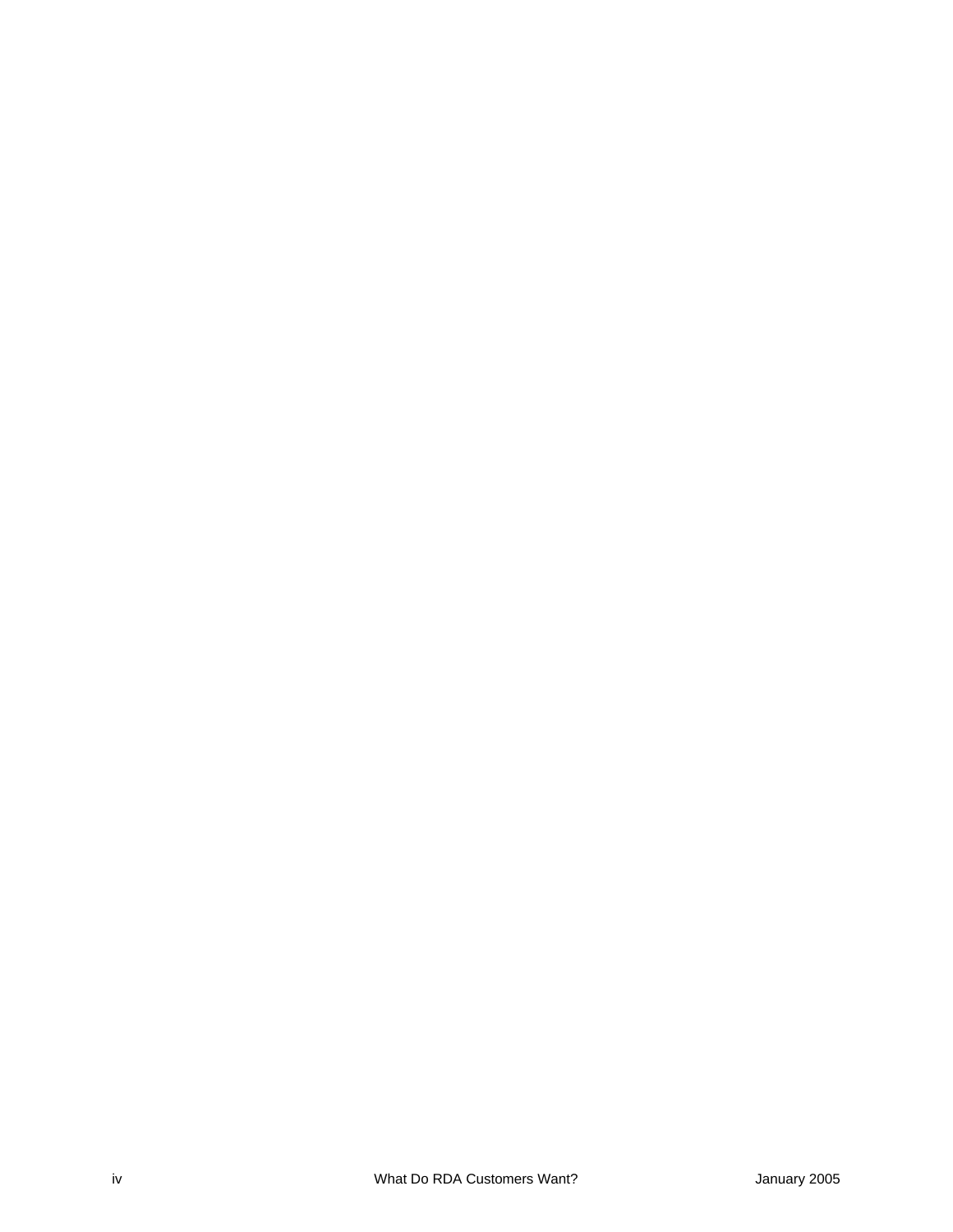| EXPERTISE, CREDIBILITY, RELIABLE INFORMATION, DATA AND CONSULTATION11 |  |
|-----------------------------------------------------------------------|--|
|                                                                       |  |
|                                                                       |  |
|                                                                       |  |
|                                                                       |  |
|                                                                       |  |
|                                                                       |  |
|                                                                       |  |
|                                                                       |  |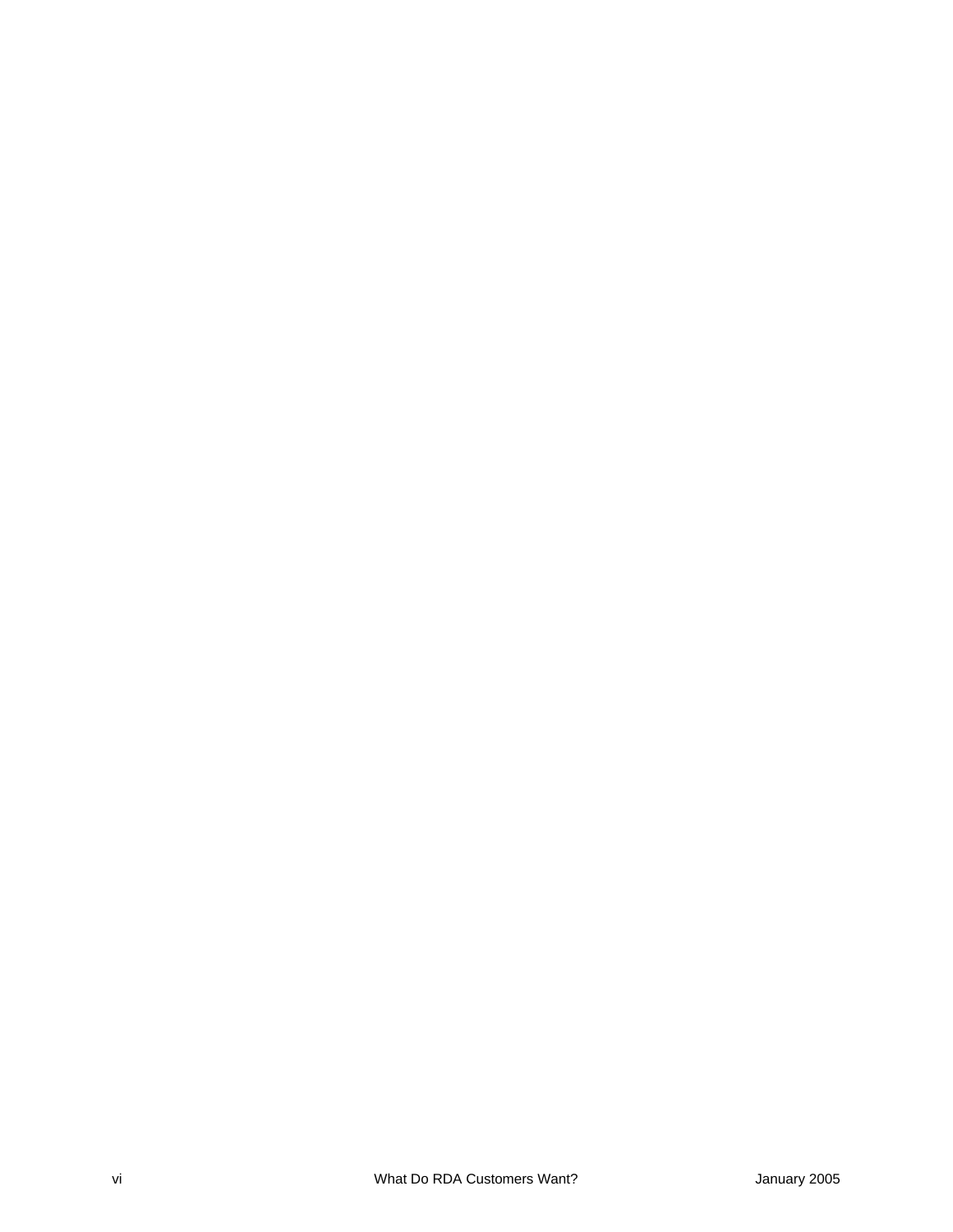### EXECUTIVE SUMMARY

RDA internal and state-level external customers had a 78% response rate to this web-based customer survey. Key findings below show what RDA does well, why other research organizations are used despite that good work, and how RDA could improve.

#### **DOING WELL!** Customers appreciate the quality of RDA information, staff and customer service.

**OVERALL SATISFACTION:** Eight in ten agreed that they were, overall, satisfied with RDA services.

**HELP AND EXPERTISE:** Nine in ten agreed that RDA staff were helpful and easy to work with, listen to their needs and have the expertise needed.

**CREDIBLE, ACCURATE INFORMATION:** Nine in ten agreed that RDA information is credible and accurate.

**UNBAISED INFORMATION:** Nine in ten DSHS customers said that RDA information is unbiased. Seven in ten non-DSHS customers agreed.

**NEEDED INFORMATION:** Between eight and nine in ten agreed that needed information is provided.

*Mentor folks in other agencies so they are as good at data analysis and communication as RDA staff are. (OFM)*

*Timely response. Credible information. Reliable service delivery. (DSHS Senior Manager)* 

*They do everything well. (DSHS Senior Manager)* 

*Starting with Liz and Fred on down to the staff who work so well with our program areas, RDA staff listen well, have a passion for the programs they serve, get excited about new ways to use data to make a difference, and are willing to take on new workload when it is for the benefit of the clients we serve. I can't say enough good things about RDA and their staff. The data RDA compiles is done with an eye to using it to make a difference. I so appreciate that this organization exists within DSHS. It is invaluable. (CA)* 

*Staff are willing to provide fast response to requests for help, consultation or data, including sampling plan design, methodological issues, questionnaire development, analysis and report writing ideas and samples. Great people doing many things very well and always with grace, humor and excellent technical and research skills. (ADSA)* 

*Reliable and cogent information about DSHS programs, clients and outcomes. (MAA)* 

*I think RDA is the best program in DSHS and one of the best in state government! Great work - THANK YOU. (FSA)* 

**WHY USE OTHER RESEARCH ORGANIZATIONS?** There are structural reasons to use research organizations other than RDA, even when RDA customer service and service quality are good. Sometimes other groups have specialized expertise, outside credibility is needed, or internal researchers are present and do not require added dollars.

#### **SPECIALIZED EXPERTISE:**

35 customers commented on this aspect.

**EXTERNAL CREDIBILITY:** 15 customers commented on some outside credibility or legislative requirements.

#### **INTERNAL RESEARCHERS:**

14 comments pointed out that they have internal research staff who can answer many questions without using RDA.

*The organization has specialized knowledge. (Senior DSHS Manager) Expertise available from the other research org; links to other research bodies the other organization has. (ADSA)* 

*Other times a research organization outside of DSHS will appear more credible to the legislature and others. (Senior DSHS Manager)* 

*We have a great research organization within our administration; we can get similar information without paying. (Senior DSHS Manager)* 

*Local staff are within our building, face to face contact reduces errors of communication. (ADSA)* 

*We have an internal assessment group which handles most of our needs. We call on RDA when it has department-wide implications. (CA)* 

*Internal data people have been tapped for similar research before. (ESA).* 

*We have in-house PHD level analysts who provide excellent analytical advice. (MAA)*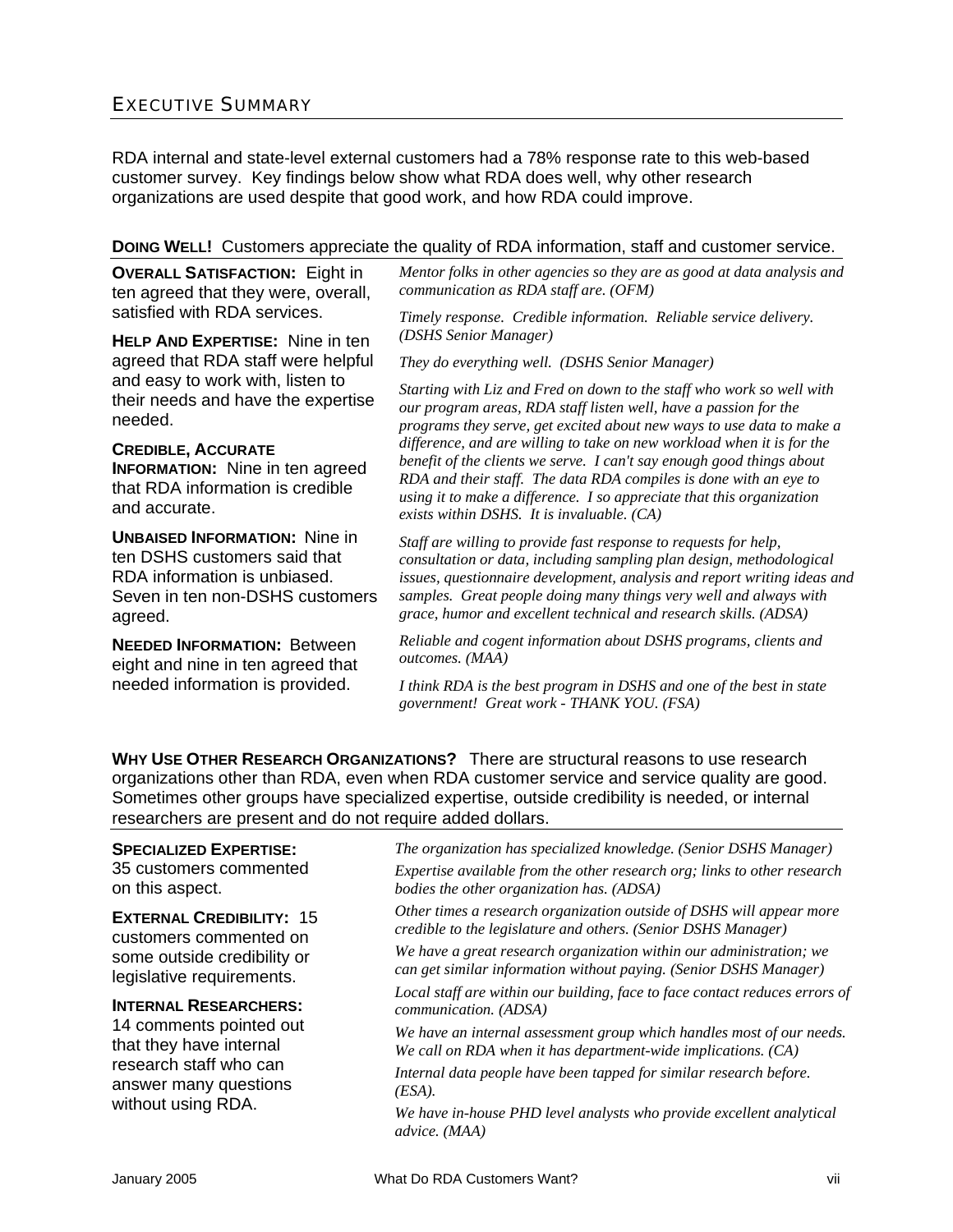**WHAT NEEDS IMPROVEMENT?** Customers had difficulty finding needed information on the RDA website and knowing how to get RDA help. RDA services are slow and information is not available as soon as it is needed. RDA services are also costly and require FTEs, which are barriers to RDA use. Geographic analyses and maps have been particularly problematic.

#### **WEBSITE REDESIGN:**

Between three and five in ten said it was easy to find the information they needed on the RDA website.

#### **INFORMATION ABOUT RDA:**

Seven in ten knew what help they could get from RDA. Between six and seven in ten knew who to talk to for RDA help.

**TIMELINESS:** Eight in ten agreed that RDA staff respond quickly when needed. Between five and seven in ten said needed RDA information is available in a timely manner.

### **GEOGRAPHICAL ANALYSES**

**AND MAPS:** Comments made it clear that geographical analyses and maps need improvement.

#### **FTES AND COST:**

Comments made it clear that cost and FTEs are issues that limit RDA use. *Focus more on immediate data analysis and designing tools to make more data readily available. (DSHS Cabinet or Division Director).* 

*Allow legislative staff access to data bases. Provide cross-program and regional information (maybe my lack of knowing what to look for). (Leg)* 

*List resources (outside databases) that are available to them that could allow gaining additional information about the clients we serve. (Senior DSHS Manager)* 

*Outreach. I know no one needs more work but earlier involvement would work well for RDA & the parts of the agency that use it. (FSA)*

*Getting products in a timely manner is RDA's great weakness. (DSHS Senior Manager)*

*The information that is most useful is cross program information, the problem is that the information is frequently years old. I am told this is because of the difficulty of getting the financial information perfect. I'm not looking for perfect. (Leg)* 

*Map services have been a bit more challenging and we've resolved to finding other ways to get maps if possible. The previous map developer as well as the current one seem a bit more concerned with their thoughts about the maps than my needs. (DSHS Senior Manager)* 

*The geography folks have been far more challenging to work with. Have a better geography/cartography section if this will stay with RDA. (DSHS Senior Manager)* 

*RDA does a good job but is hampered by the requirement to charge programs for FTE's. The department needs to work to have RDA become exempt from FTE requirements and let them do what is necessary as long as the money is there. (DSHS Senior Manager)* 

*Should be funded on a permanent basis so that we do not have to compete for scarce resources. (MAA)* 

*Sometimes [we use outside researchers] because RDA may not have an available staff person with expertise we need; sometimes... we don't have the FTE to pay RDA even though we have the money. (Senior DSHS Manager).* 

#### **RDA AND MSA ACTIONS TO IMPROVE SERVICE**

RDA will set up internal committees this winter to:

- Redesign the RDA website.
- Provide better information about RDA services to DSHS customers.
- Improve our geographical information and analysis.

MSA will work with RDA and the rest of the executive administration to:

- Review the FTE and chargeback policies to see if any can be changed.
- Work towards obtaining added central resources to make information available quickly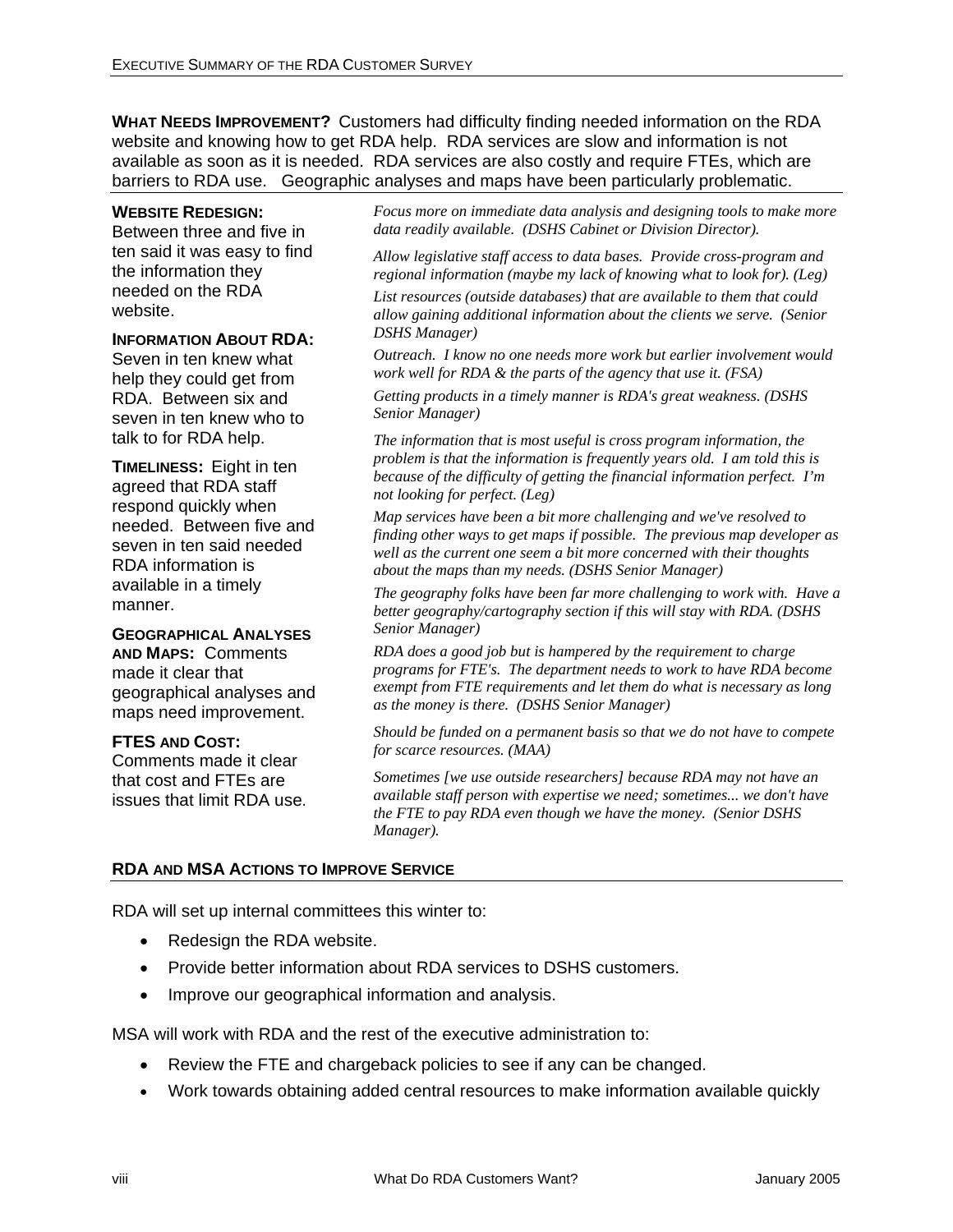#### **Purpose and Context**

The Research and Data Analysis (RDA) division of DSHS surveyed its customers during the summer of 2004. RDA staff wanted to gain some basic understanding of the reasons why internal and external customers used RDA, and which types of RDA information and services were being used by which groups of customers. We also wanted feedback on what RDA was doing well for customers, and where service improvement was needed. We will use this information in planning future strategic and tactical changes in information development and customer service.

#### **Survey Content**

Open-ended questions asked what RDA services were most helpful, what most needed improvement, and why customers used other research organizations. Closed-ended questions asked customers to rank how they felt about various aspects of RDA service, including:

- Accuracy, credibility and usefulness of RDA information.
- Helpfulness and responsiveness of RDA staff.
- Ability to find information on the RDA website.
- Timeliness of assistance and information.
- Knowledge of how to get RDA help.

Appendix B shows the exact wording of the survey questions and response categories. It was administered through a web-based survey, so the actual instrument consisted of a series of screens, which are not included in the appendix.

#### **Who Were the Customers Surveyed?**

The survey was focused on a particular core set of RDA services – research and data analysis contract services performed by RDA permanent staff. Therefore, the survey did not ask about the experience of being regulated by the Institutional Review Board, or include persons who only access data through our websites, or include DSHS case managers who use the DSHS Client Registry. These special customer groups will be (or have recently been) surveyed separately, and the questions asked of them will be somewhat different.

RDA staff compiled a list of over 300 customers for the core services. Some were people who have recently received or requested data, research, or analyses from RDA and who were still in position to use RDA's services. Others were people within DSHS who had not used RDA services in the recent past but were in positions similar to those who had used RDA.

Most of these customers worked for DSHS. A few were OFM or legislative staff. A few others were people in other state agencies or universities, with whom RDA shares data products or exchanges information.

The Department of Health sent the RDA survey to 58 local county health departments to see what RDA services and data were being used locally. Two local (county) staff were also part of the RDA sample. Those local customers are analyzed separately, in Appendix A.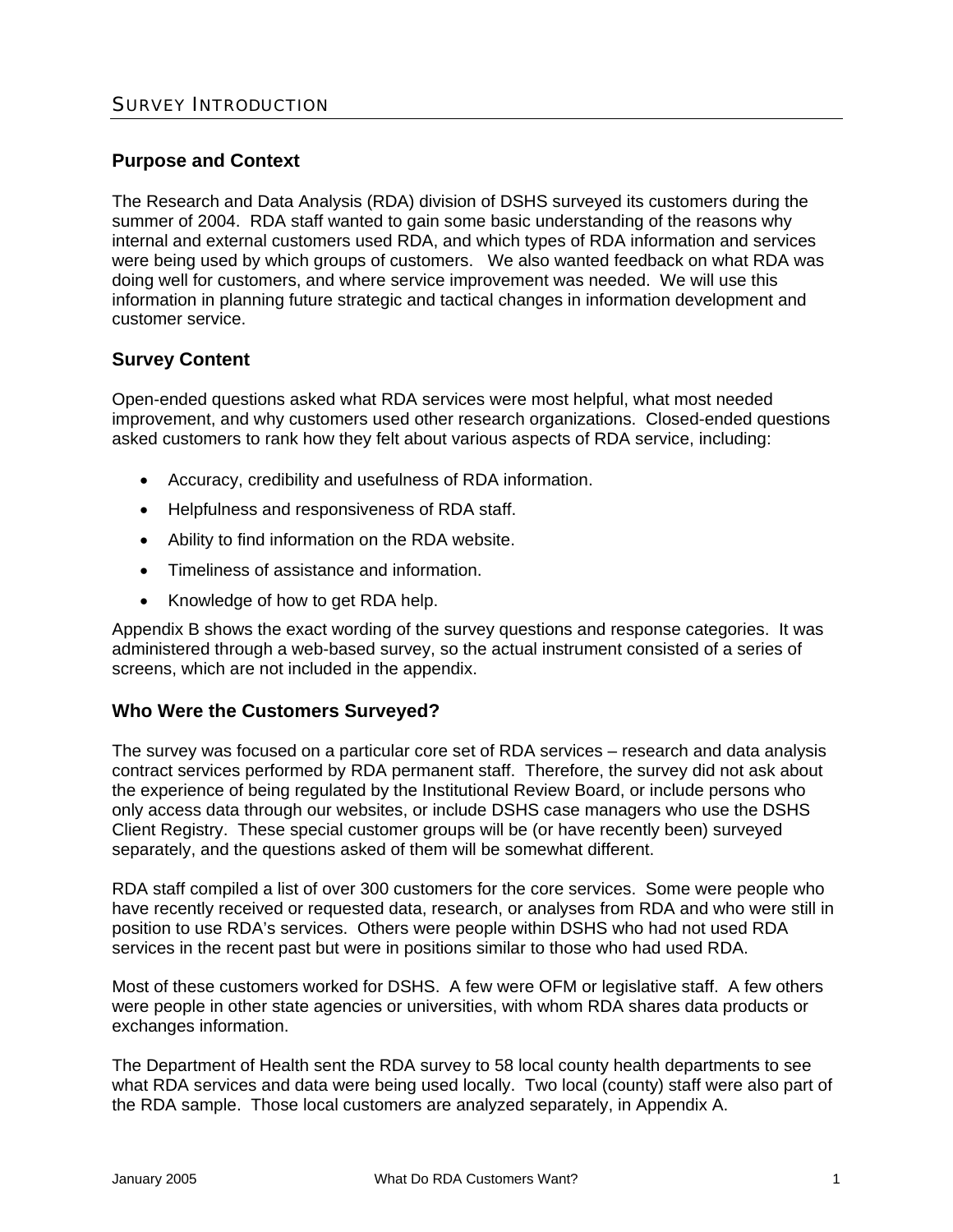### **Response Rates**

A few of the original customers declared themselves ineligible because DSHS was no longer their concern (due to retirement or job changes). This left us with 343 "eligible" customers from DSHS, OFM, legislative staff or other state agencies. After two or three reminders, 266 of those customers filled out a completed survey, for a response rate of 78%. It is these 266 people whose answers are discussed in the main body of this report.

The Department of Health sent out the RDA customer survey to 58 potential users in local public health departments, who they felt were in a position to use our data. We had also sent the survey to a couple of local government users. After one reminder, 23 out of the 60 local users returned a survey, for a response rate of 38%. Because that response rate was low and because some of the questions we asked were somewhat inappropriate for many of these local users, we removed responses from local public health departments or local governments from this analysis and analyzed them separately, in Appendix A.

#### **Survey Administration**

The survey was web-based. Initial requests and reminder notices were sent by RDA to the customer list. These requests and reminders contained a link to the customer survey, which was maintained by Zoomerang (an online survey software firm) on their secure server. Responses were anonymous to RDA, because the actual survey responses went directly to Zoomerang and were compiled into a database without identities on their server.

RDA used Zoomerang so that the customers would be assured that RDA staff would not be able to link their response with their computer IDs. This was designed to encourage customers to feel free to record negative comments. However, RDA also asked that people let us know if they filled out a survey so that we could stop reminding them about it. Some customers assumed that this meant we knew from Zoomerang that they had or had not filled out a survey, and therefore that the survey was not anonymous.

In late November 2004, RDA received from Zoomerang a copy of the individual database of survey responses, without any identifying information on what person or what computer had sent the response. From that database, the RDA Director prepared this analysis of the customer survey responses, and is responsible for its content.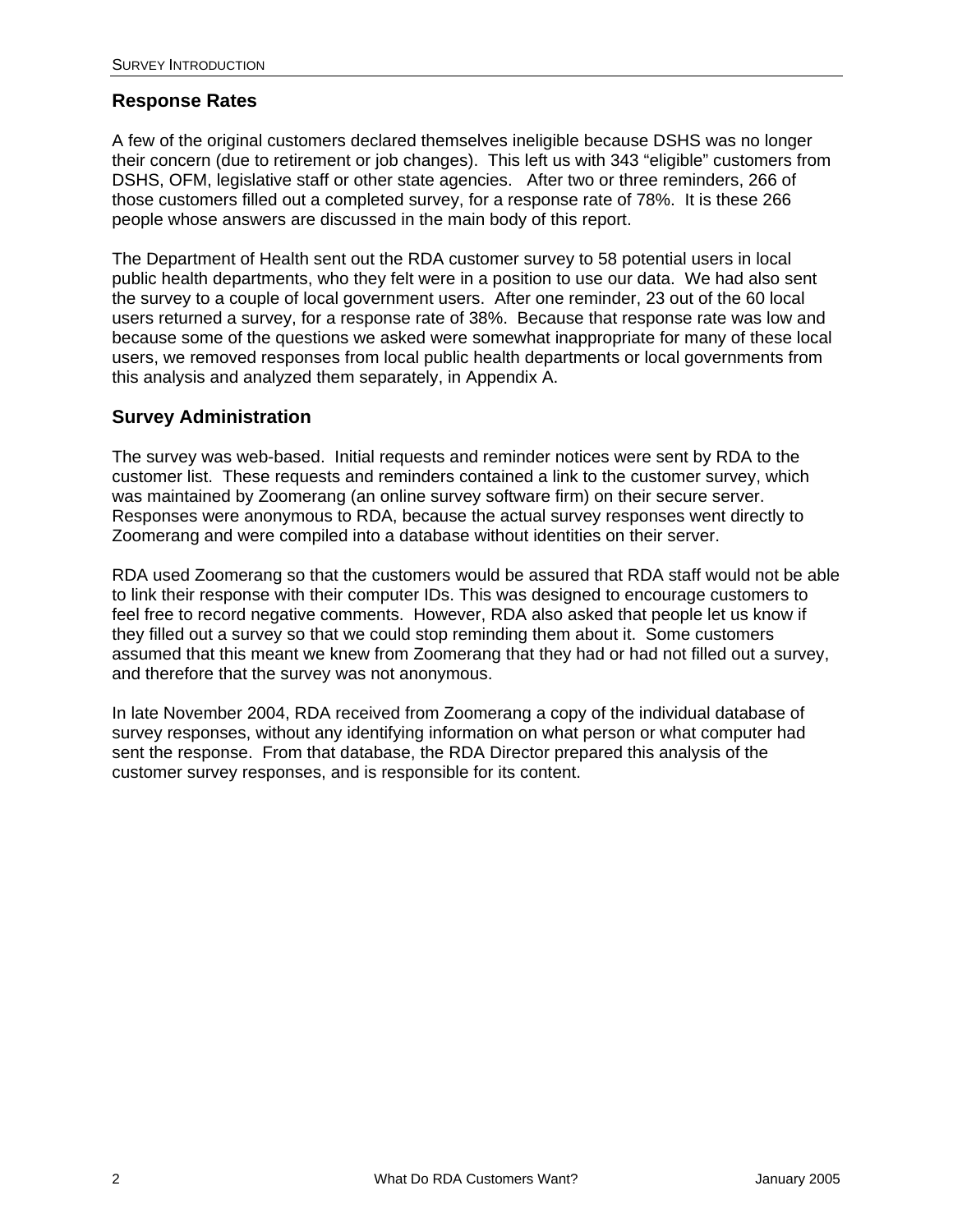### **Where do These RDA Customers Work?**

Four in five of the people who filled out the RDA customer survey worked for DSHS. One in five worked outside the agency. The chart below shows more detail about where these RDA customers work.

Within DSHS:

- 13% are senior DSHS managers (members of the DSHS Cabinet or Division Directors)
- 13% are within central administration units (Financial Services, Management Services and the Secretary's Office).
- 12% in Economic Services (ESA)
- 11% in Children's (CA)
- 10% in Health and Rehabilitation Services (HRSA)
- 9% in Medical Assistance (MAA)
- 9% in Aging and Disability Services (ADSA)
- 2% in Juvenile Rehabilitation (JRA)
- Four people (1%) identified no program area within DSHS, but did indicate that they worked in DSHS.

Outside DSHS, 2% worked for Universities, 10% for state government, and 8% for local government.

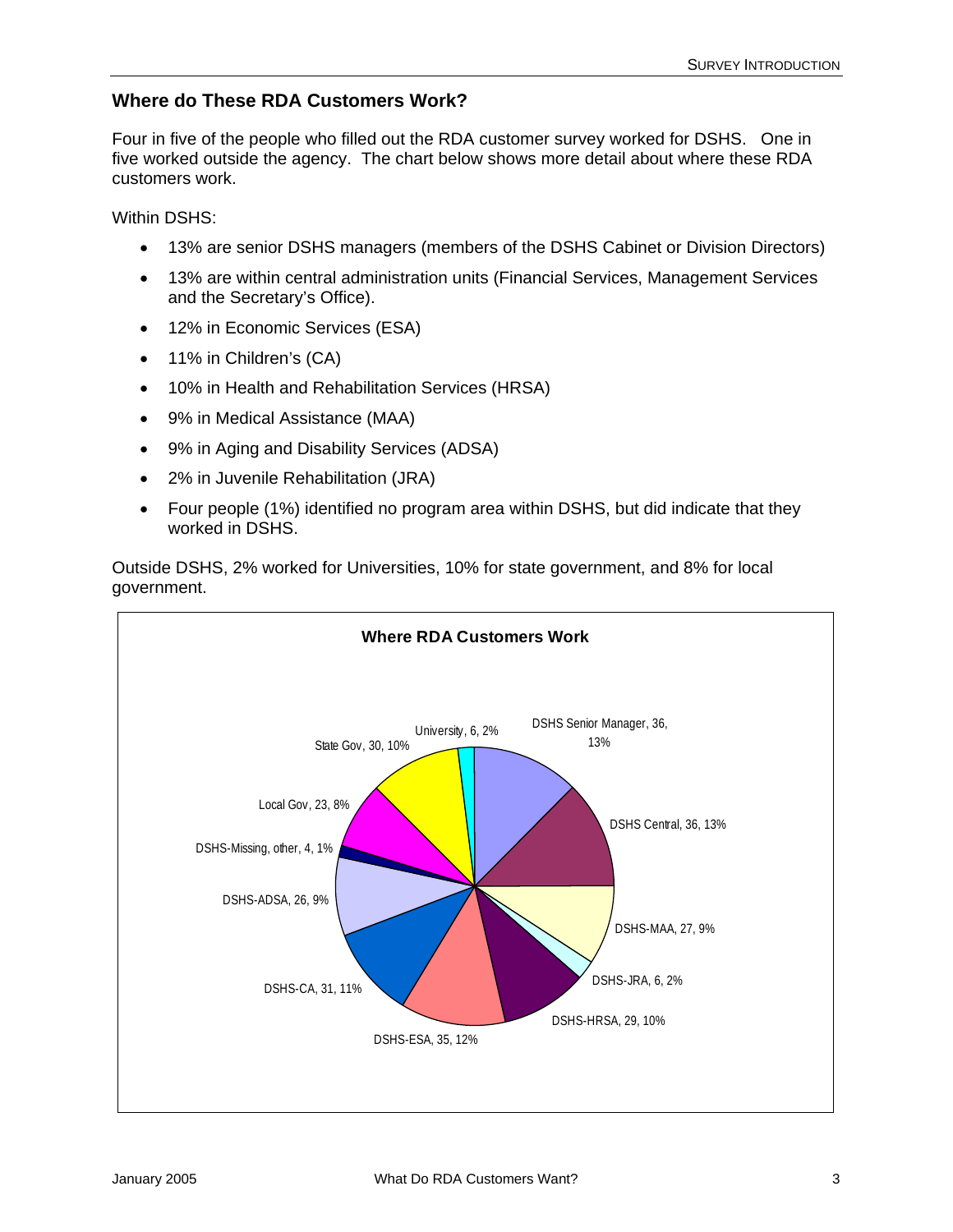In this report, the responses of these customers are presented in separate groups. Results for the three groups below are presented in the body of the report.

- DSHS Senior Managers, defined as people who are either members of the DSHS cabinet, or are division directors. There are 36 of these people.
- All other DSHS staff irrespective of program (193 people).
- Non-DSHS State and University staff. There are 36 of these "external" customers. Eight work for OFM, seven for the Legislature, fifteen for other state agencies, and six for state Universities.

The fourth group consists of 23 local customers (mostly from public health departments). Their answers are pulled from the body of the report and presented separately in Appendix A.

All comments given in answer to the open-ended questions were included in this report, excepting comments like "no", "don't know", and "don't use RDA research, so cannot answer this question." Comments covering more than one topic were separated, and included with their topics. Both negative and positive comments were included.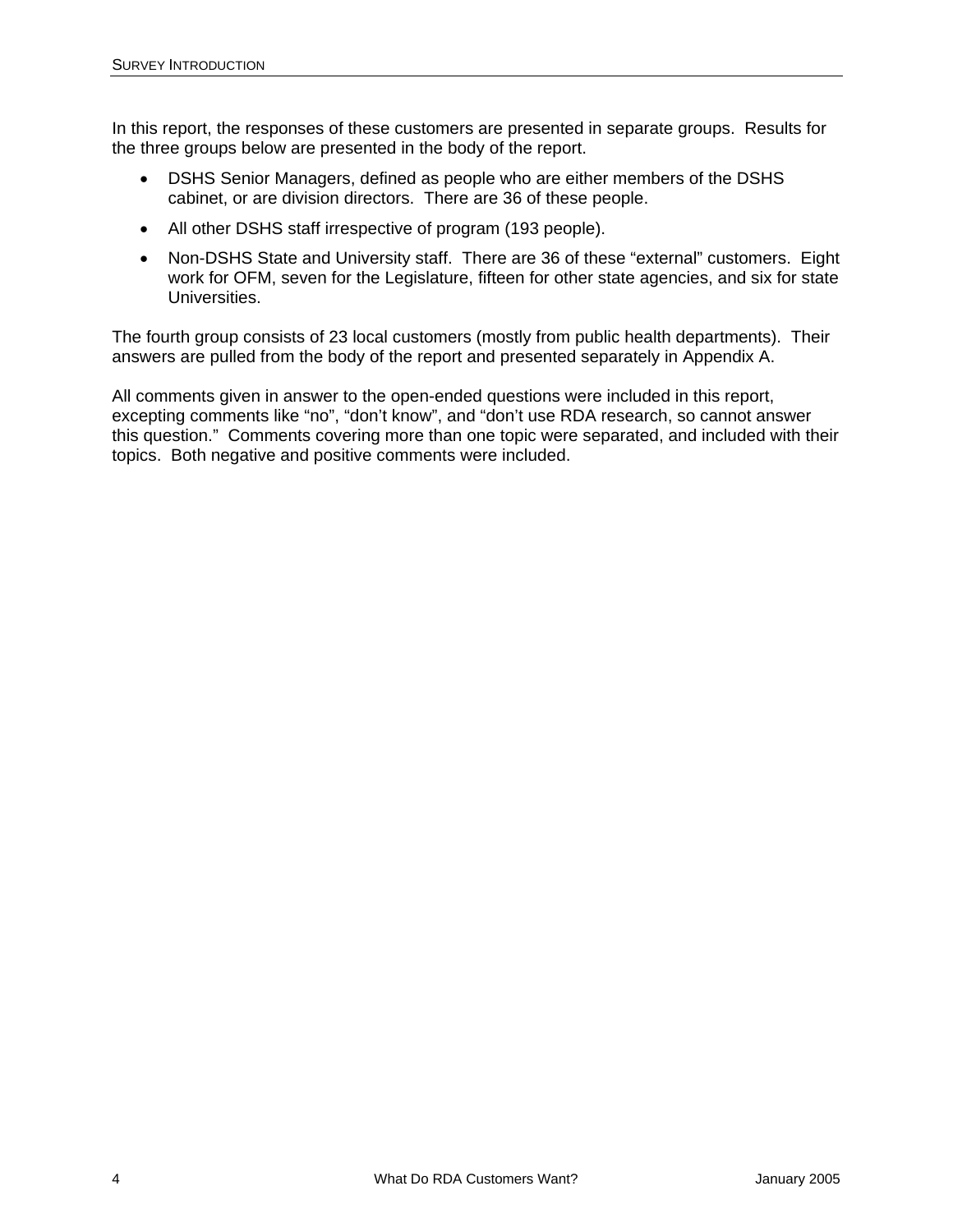### REASON FOR USING RDA PRODUCTS, AND WHICH PRODUCTS ARE USED

#### **Reasons for Using RDA Information**

RDA customers use RDA products and information for a number of purposes. Program description of clients, services and costs is the most common use. Program planning, policy development, performance measurement, evaluation, and management are also common uses among both the DSHS staff and the state government non-DSHS customers.



### **RDA Products Used During Past Two Years**

The survey asked customers which sorts of RDA research and data analysis services or products they have used. It did not ask about specific applications targeted to particular groups of field staff (such as Client Registry which is targeted to DSHS case managers, or the CORE-GIS reports which are targeted to county prevention staff). Instead, it focused on the general categories of work that RDA staff carry out (data analysis, consultation, surveys, research, maps) and base RDA products (standard data tables, published reports, EMIS and Dashboard).

Different customer groups used different sets of RDA services. DSHS senior managers were most likely to use RDA services in general, and were more likely than either their staff or outside customers to find uses for each RDA service or product.

Among DSHS senior managers, during the past two years:

- Seven out of ten had used the RDA surveys.
- Five out of ten had used RDA consultation and RDA data analysis.
- About three out of ten had funded RDA research.
- About three out of ten had used RDA maps or geographic analysis.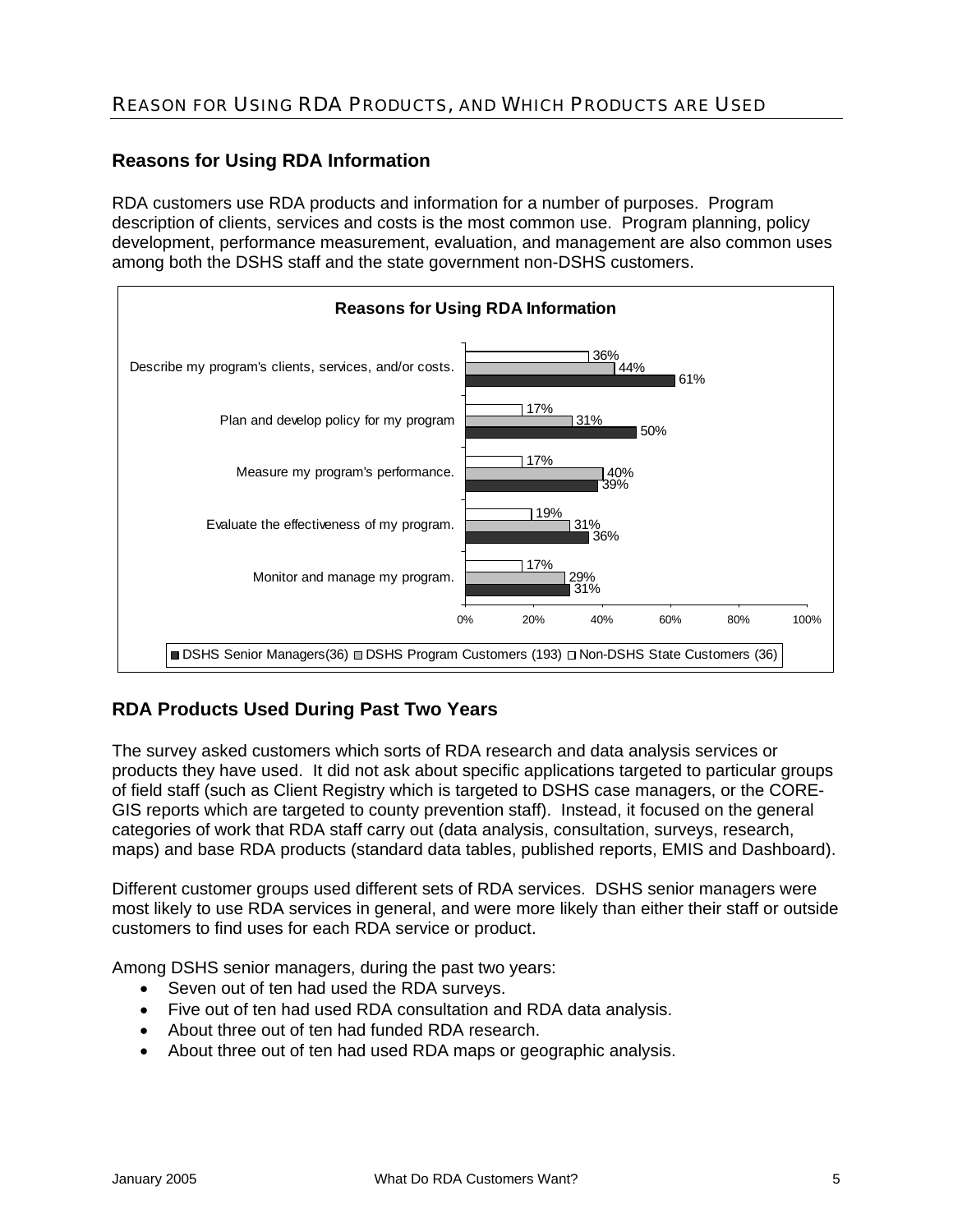

About 6% of the senior managers, 16% of the DSHS staff and 11% of the non-DSHS state customers were not using RDA services currently. RDA is very grateful to those people for taking the time to answer this survey; their answers and comments are important!

### **Which RDA Products are Used Most Often?**

Almost seven out of ten senior DSHS managers use RDA published reports and fact sheets. Over six out of ten use data tables, and four out of ten use the time series data published by the Executive Management Information Section (EMIS).

DSHS program customers are less likely than DSHS senior managers to use RDA data tables. The non-DSHS state customers are MORE likely than either senior managers or DSHS program staff to use the time series DSHS data published by the EMIS.

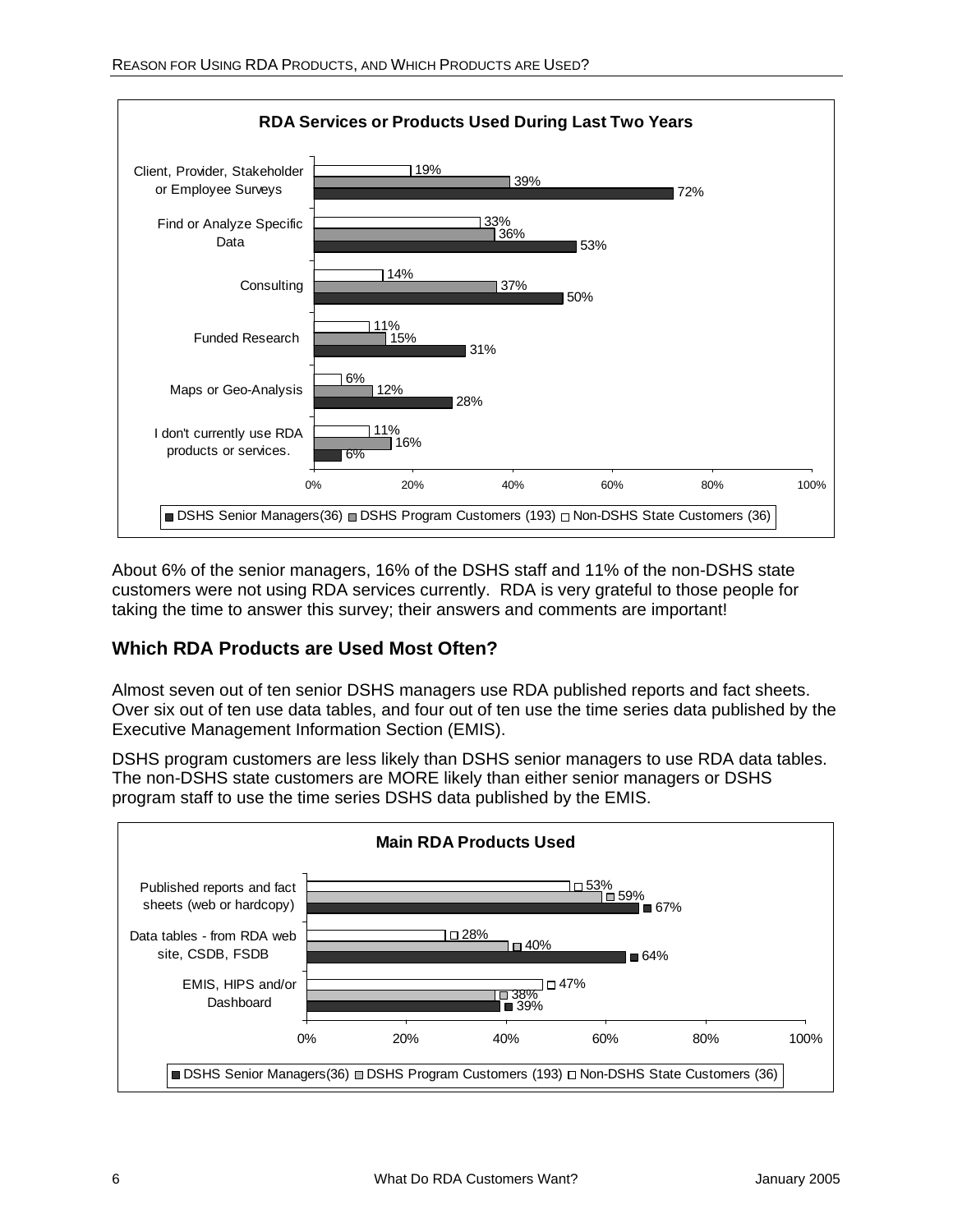### CUSTOMER SATISFACTION AND SERVICE

### **RDA Customers are Generally Very Satisfied**

Between eight and nine out of ten RDA customers said "YES!" or "yes" when asked if, overall, they were satisfied with RDA services.



*My experience has been that RDA does everything well! (DSHS Cabinet or Division Director)* 

*Overall RDA has been extremely helpful and supportive. (DSHS Cabinet or Division Director)* 

*They do everything well. (DSHS Cabinet or Division Director).* 

*Mentor folks in other agencies so they are as good at data analysis and communication as RDA staff are. (OFM)* 

*I so appreciate this organization within DSHS; it is invaluable. (CA)* 

*I can't say enough good things about RDA and their staff. The data RDA compiles is done with an eye to using it to make a difference. I so appreciate that this organization exists within DSHS. It is invaluable. (CA).* 

*I'm happy with RDA. (HRSA) Generally, well. (MAA)* 

*They seem genuinely concerned about the quality of their services, and care very much about the work we do at DSHS. (ESA)* 

*I think RDA is the best program in DSHS and one of the best in state government! Great work - THANK YOU. (FSA)* 

*RDA has been most helpful … hard to identify any shortcoming. (HRSA)* 

*Just keep doing what they're doing. (HRSA)* 

*RDA has always met my needs. (JRA))* 

*You are doing a great job! (MAA)* 

*I'm a VERY happy and SATISFIED customer. (MAA)* 

*Keep up the good work! (MAA)* 

*RDA is great! (University)* 

*An excellent resource for DSHS and our Division. Kudos for the terrific work! (University*

#### **The Details Follow**

The rest of this report details the scores and comments on various attributes of RDA services, including the quality of the information provided, helpfulness of the staff, accessibility, availability and timeliness of services. Customers were asked three open-ended questions as part of the survey:

- What does RDA do well to meet your needs?
- What could RDA do better to meet your needs?
- When you choose to work with another research organization instead of RDA, why do you make this choice?

Customer answers to those open-ended questions have been coded and are included in this report, in the section where they seemed most relevant. All open-ended comments regarding service quality are shown. Both negative and positive comments are included in each section.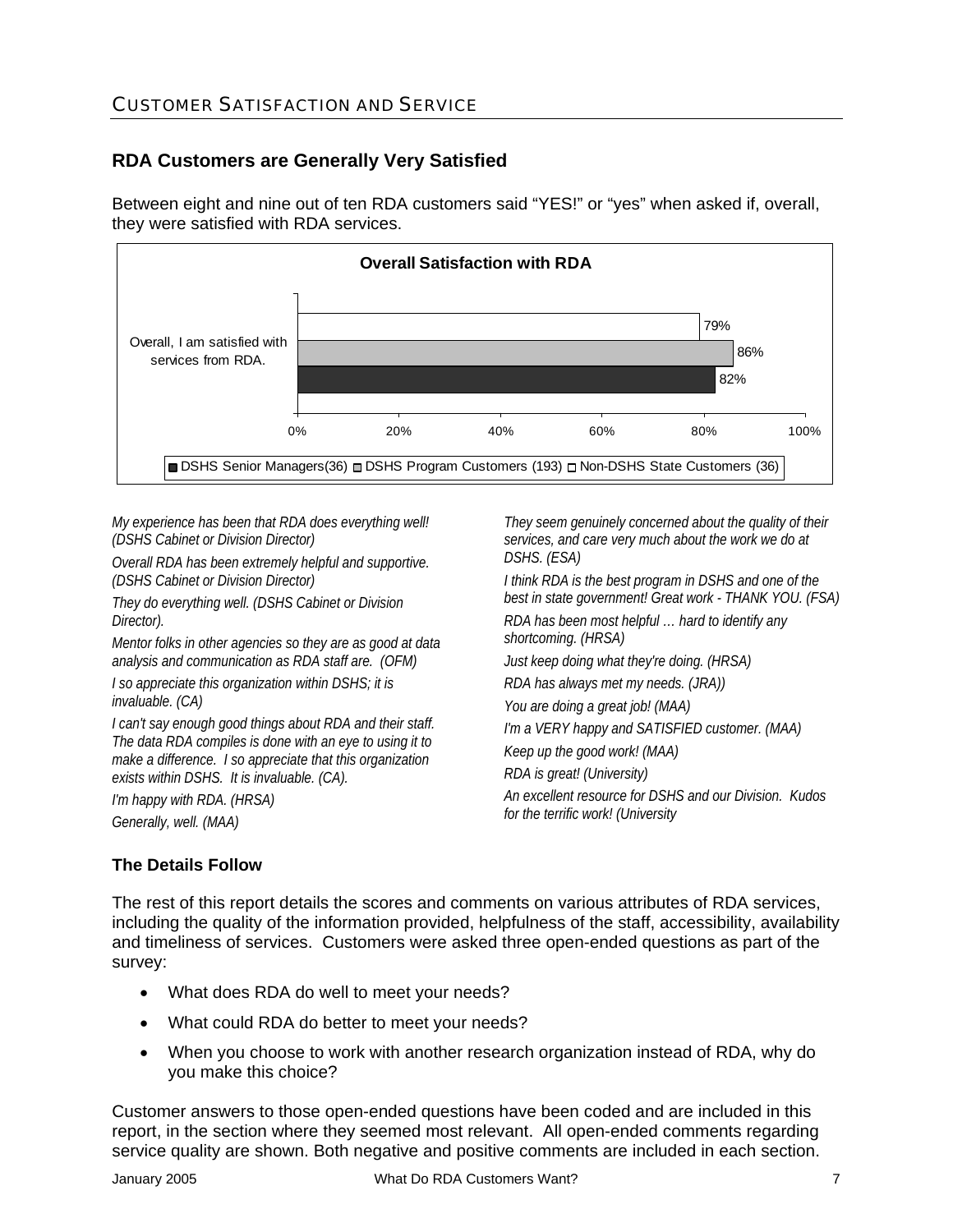### **RDA Staff Listen and Help**

Most (85 to 93%) customers answered "YES!" or "yes" when asked if RDA staff were helpful and easy to work with, and listened to their needs. Those responses were quite uniform across all customer groups. This area generated the most comments. The 58 positive ones show that RDA does well much of the time. The 20 negative comments show that bad experiences linger!



#### **DOING WELL (58)**

*RDA is always willing to help and better still willing to listen. (Senior DSHS Manager).* 

*Overall, RDA is responsive when asked to do work. (Senior DSHS Manager)* 

*Listens-staff are also curious and self directed often resulting in them doing more than I requested. (Senior DSHS Manager)* 

*Advice. (Senior DSHS Manager)* 

*Make suggestions - "improve my request for information." (Senior DSHS Manager)* 

*Willing to meet and discuss requirements and translate my business needs to their technical terms (Senior DSHS Manager)* 

*Listens, provides input. (Senior DSHS Manager)* 

*Staff is always friendly, responsive, and helpful. (Senior DSHS Manager)* 

*Responds to requests as needed. (Senior DSHS Manager)* 

*Monica Stanley in particular has been invaluable to our unit. She is always ready to help with questions related to EMIS and the development of our program and fiscal review in addition to helping troubleshoot certain data applications. She is helpful and pleasant and demonstrates exemplary customer service. (Senior DSHS Manager)* 

*I don't work with any other organization. I prefer working with RDA because they understand DSHS programs and our research needs and goals. Years ago, when outside consultants were used, we often had trouble bringing them up to speed...and ended up with products and data that missed the mark considerably. (ADSA)* 

*Staff are willing to provide fast response to requests for help, consultation or data, including sampling plan design, methodological issues, questionnaire development, analysis and report writing ideas and samples. (ADSA)* 

*I think one thing RDA does well is how they work with programs upfront to get the background information and carefully identify the specific needs of the program. (ADSA)* 

*Discusses with program to clearly understand the issues and needs for requesting RDA services. They check back and clarify progress with program. (ADSA)* 

*Articulate; commitment to completed products; listen; available to work with. (ADSA)* 

*Very helpful and can speak in English so I know what is being done. (CA)* 

*Responsiveness has been appreciated and willing to take an extra step to experiment on how existing RDA databases might meet a unique data request was greatly appreciated. (CA)* 

*RDA staff…listen well. (CA)* 

*Collaborates. (CA)* 

*High quality customer service … (CA)* 

*Very flexible and willing to work out an agreement to get the information I need on the schedule I need it. (CA)* 

*Nancy Raiha always makes time to discuss the needs of CA. (CA)* 

*Responsive to all of our requests for assistance. (ESA)* 

*Kathryn Beall has been a great help to me in helping me in understanding some of the complexities involved with the ACES data warehouse. Fred and Vernon have also been of great help to us. (ESA)*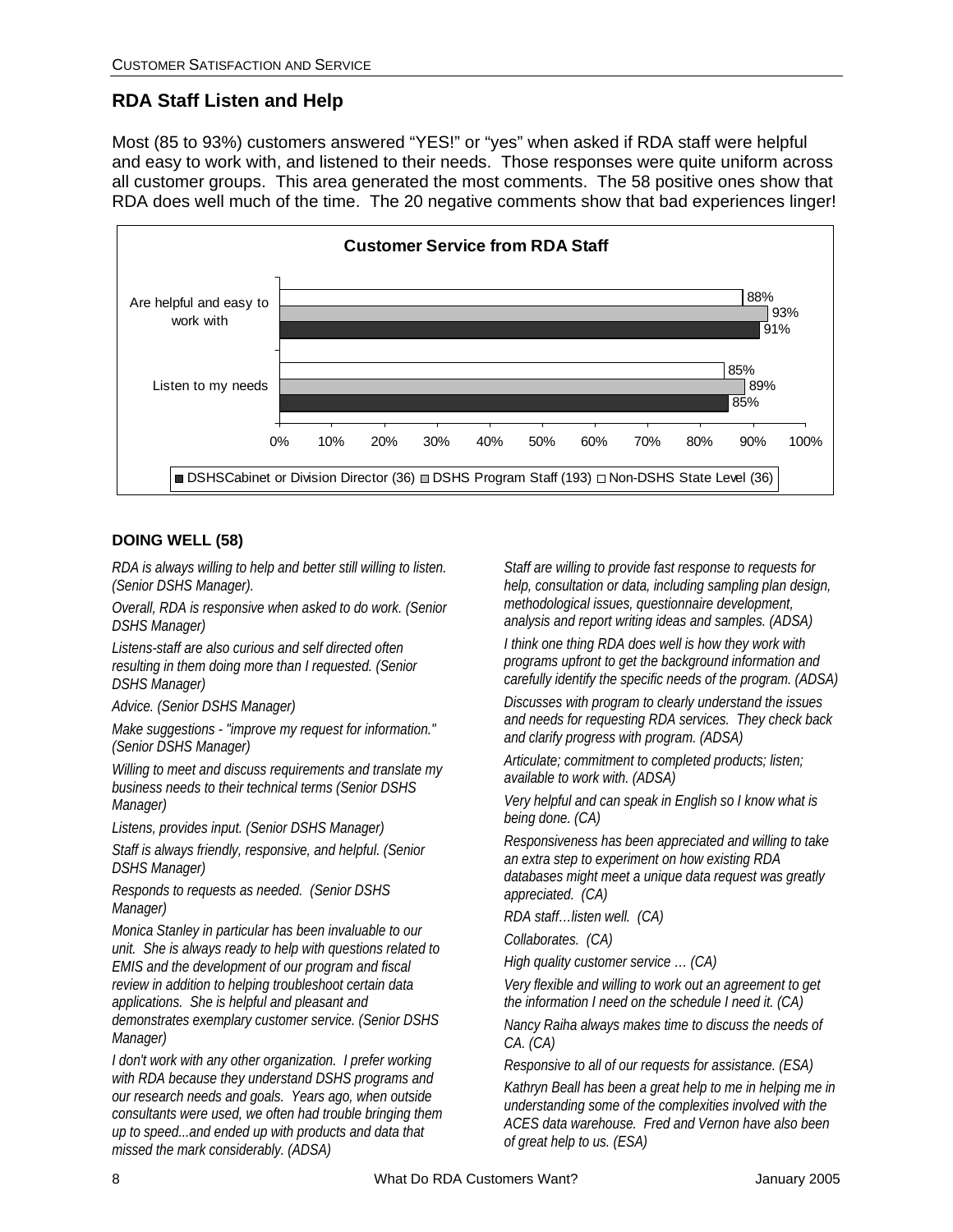*I work mostly with Nancy R and one of her staff. She was very responsive and able to flex to meeting our timeframes. (ESA)* 

*Fred Fiedler is always available to provide guidance and expertise on complicated program issues; Kathryn Beall is an incredible analyst and always provides a high level of technical support and information about our program data; Vernon De La Vergne produces our amazing TANF reports; Deb Macy works patiently with us to produce a solid EMIS data report. (ESA)* 

*Answers the phone. (ESA)* 

*The RDA staff I work with are responsive to our needs. They are easy to work with and really do strive to understand our program. I do feel they are valuable members of our team. (ESA)* 

*Staff in this division work with RDA to produce the data needed by the department for reports and analysis. Overall, we are successful and our working relationship is a cooperative one. (ESA)* 

*They are very responsive. (ESA)* 

*RDA staff work well with program staff and are very receptive to program needs. For example, when RDA completed the employee survey for our administration, they adapted the survey to our program needs. (FSA)* 

*Very responsive and organized … They are willing to listen to needs and provide information on available data. (FSA)* 

*I am able to communicate well with the individual I work with. (FSA)* 

*Great people. Fred Fiedler and Nancy Raiha deserve special recognition. They are very smart and so responsive! (FSA)* 

*Technical assistance; helps define the data I really need; follows through with my requests for data. (JRA)* 

*Collaboration and TA. (JRA)* 

*RDA has been most helpful. RDA staff listen and respond. (HRSA)* 

*RDA has been most helpful to our program. (HRSA)* 

*The staff response I receive from RDA when I have questions is very supportive. (HRSA).* 

*Sharon is absolutely amazing–clone her! (HRSA)* 

*They find my questions and needs interesting. They try to help but are apparently understaffed. (HRSA)* 

*RDA staff are cooperative and responsible when I request data or analysis. (HRSA)* 

*Staff are willing to listen to research and reporting ideas. Share results and allow for feedback and mutually derived conclusions. (HRSA)* 

*Very approachable group of folk.s (JRA)* 

*Courteous thoughtful people. Nancy Raiha is outstanding. (MAA)* 

*Staff are responsive, capable, and pleasant to work with. (MAA)* 

*Works collaboratively with all stakeholders involved in project. (MAA)* 

*RDA has consistently provided me with requested information about my program, and completed research reports and fact sheets. (MAA)* 

*They help me prepare data reports that back up my program plans. (MAA)* 

*I have access to the people I feel can best help me, and they respond quickly with accurate information or guidance. (Central Admin)* 

*Have patience. (Other DSHS)* 

*Seem to be committed to making information more accessible (Leg)* 

*Appreciate process allowing for input and review prior to finalizing reports. (Other State Agencies)* 

*Customer service. (Other State Agencies)* 

*Responsive. (Other State Agencies)* 

*RDA staff are always willing to help me with data questions. (University)* 

*Staff has been very responsive and timely in answering requests. They have clarified the request to provide exactly what I needed. I have been very grateful for the assistance provided. (University)* 

*They seem genuinely concerned about the quality of their services, and care very much about the work we do at DSHS.*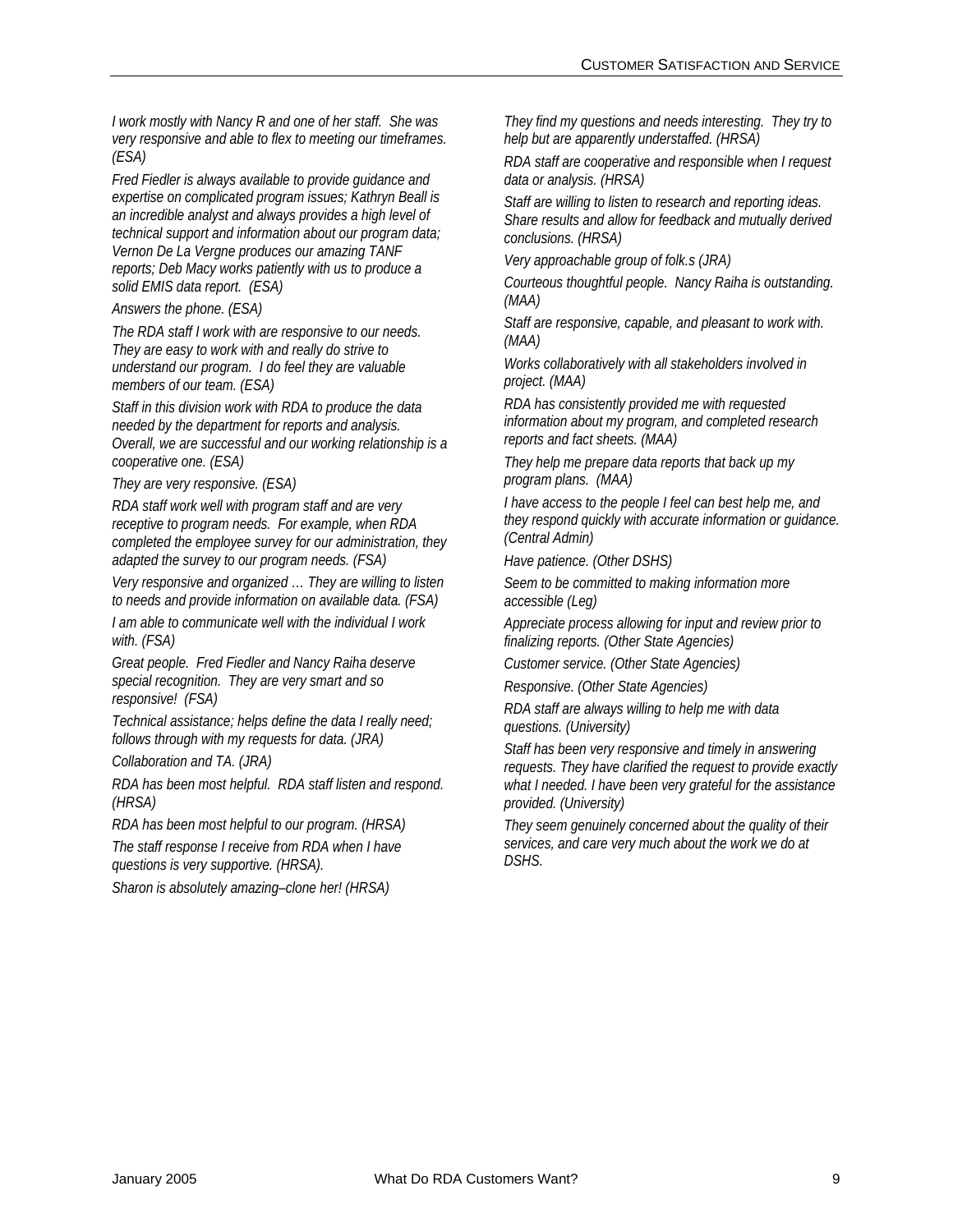#### **NEEDS IMPROVEMENT (20)**

*Responsiveness--This is something that staff have commented on in the past, and in some respects, they do not come back for other help. The employee survey process went very well. (Senior DSHS Manager)* 

*Listen to program needs more carefully. Balance research/statistical needs with programmatic needs. (Senior DSHS Manager)* 

*Getting better, but still needs to be more user-friendly. (CA) Some staff have projects in which they are heavily invested* 

*and aren't able to be as objective as would be helpful.(CA). [Other research organizations] have the expertise I need, the willingness to do it and are customer friendly. (CA)* 

*Keep things simple when engaging with others. Provide alternative solutions. Understand and share longitudinal data processes. (CA)* 

*Because RDA does not respond or follow through. (CA)* 

*Listen carefully to what the program needs. (ESA)* 

*When requesting information to share with other managers I did get the response that it might not be this person's job to help me. Was not appreciated. (ESA)* 

*I think RDA believes it has or can do...yet RDA knows I am a customer, but RDA doesn't know what services I need or use. Why not? (FSA)* 

*Customer Satisfaction - listening to customer needs is critical. (HRSA)* 

*Integrate activities more closely with program areas. Provide assistance in line with agency policies and cross program service areas. (HRSA)* 

#### *Listen, Training. (HRSA)*

*Some at RDA are better at answering questions (getting back to us) than others – and those who are better tend to have a very thorough knowledge of both our programs and our needs. (MAA)* 

*Other research organizations are more familiar with my needs and respond quickly and accurately. (MAA)* 

*I'd like RDA to be better able to work with staff who are not researchers by trade. In the IT world there are the programmers and the customer service people. The two don't have the different skills that when combined, maximize the value of the RDA product. (MAA)* 

*Collaborate more with each administration's data analysis staff. (MAA)* 

*Work more as a partner to the program. Rather than being defensive, work with the program to see how to work it out. (Central Admin)* 

*RDA needs to talk to programs before it barges ahead with surveys. In my case RDA initiated a survey into a group of customers that were already being surveyed by the program. This looked like the department wasn't coordinated. It was embarrassing, as well as irritating and confusing to the customers. (Other DSHS)* 

*RDA is not willing to negotiate what it does, how it does it or when. (Other DSHS)*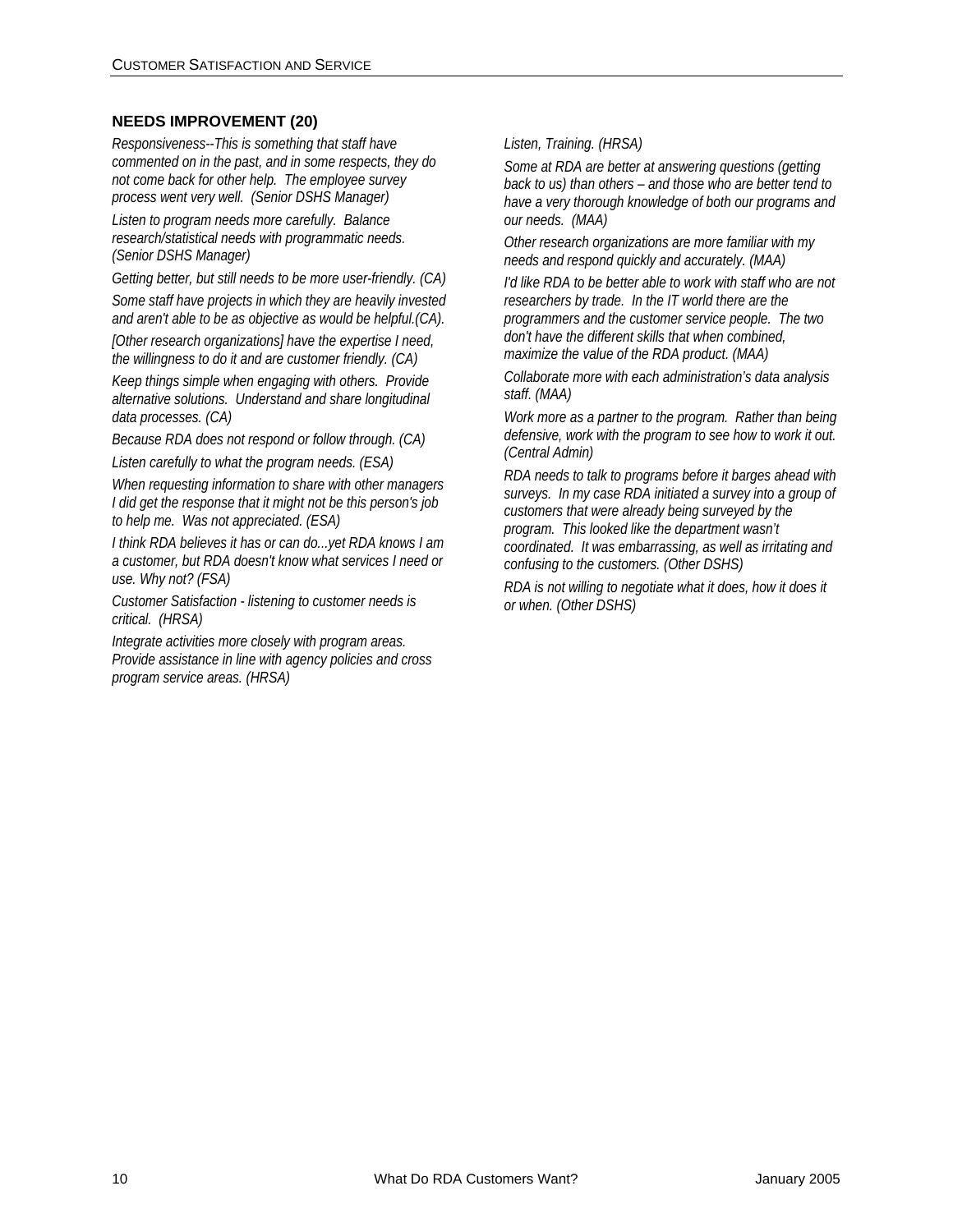### EXPERTISE, CREDIBILITY, RELIABLE INFORMATION, DATA AND CONSULTATION

### **RDA Produces Well-Written, Accurate, Credible Information!**

About nine out of ten customers in each group felt RDA information was accurate and credible. When asked if the information was unbiased, nine out of ten DSHS customers said "YES!" or "Yes". Customers outside DSHS were less likely to endorse the idea that RDA information was unbiased. Among that group, only seven out of ten said "YES!" or "Yes".



#### **DOING WELL! (26 comments)***:*

*Credible information. Reliable service delivery. (Senior DSHS Manager)* 

*Customer service and reliable easy to read reports. (Senior DSHS Manager)* 

*Clearly provides necessary information. (Senior DSHS Manager)* 

*Research design expertise, multivariate analysis, ACES/MMIS interface analysis. (Senior DSHS Manager)* 

*Provides data re: department programs and services in consistent, user-friendly format. (Leg)* 

*Provides insight and data. (OFM)* 

*Provides unbiased reports and information. (ADSA).* 

*Easy access to other research and data staff to consult with. (ADSA)* 

*Provide unbiased reports and information (ADSA)* 

*Experts and cost effective! (CA)* 

*When information is provided it is typically useful. Often a conversation leads to better data and more useful understanding. (CA)* 

*Provides credible and reliable data for policy development and ACES changes as well as assisting on technical side of ACES programming changes. (ESA)* 

*Everything we have requested of RDA has been of high quality. Their knowledge of federal reporting requirements for TANF and data modeling work in particular is outstanding. (ESA)* 

*I can count on them to team to get the data necessary and in the most accurate way. (FSA)* 

*Answers the telephone & provides responses that are truthful (FSA)* 

*The reports are…accurate and give me the information I require. (FSA)* 

*When it appears that we may not be asking the right question or requesting the correct set of information, RDA staff has provided excellent technical assistance. (HRSA)* 

*Provides statistics that are necessary to obtain in a timely and easy to read format. (HRSA)* 

*Develops evaluation models, and helps us think through the evaluation process. Writes really good proposals and models. (MAA)* 

*Reliable and cogent information about DSHS programs, clients and outcomes. (MAA)* 

*Research is done very well and with high standards. (MAA)* 

*Very professional publications and data analyses. (MAA)* 

*Produce accurate, high-quality information about DSHS clients. (Other State Agencies)* 

*The information is very credible. (Other State Agencies)* 

*Excellent fact sheets, tables, PowerPoint… Great expertise and skill in putting together reports. (Other State Agencies)* 

*RDA responds quickly and accurately when we need data for users and helps us to improve our data quality. (Other State Agencies)* 

#### **NEEDS IMPROVEMENT (2 comments)***:*

*Very little information is useful for our needs. (ESA)* 

*RDA is helpful--my only suggestion is to figure out a way to get more integrated into the budget and policy decisions in the department at the earliest opportunity. (FSA)*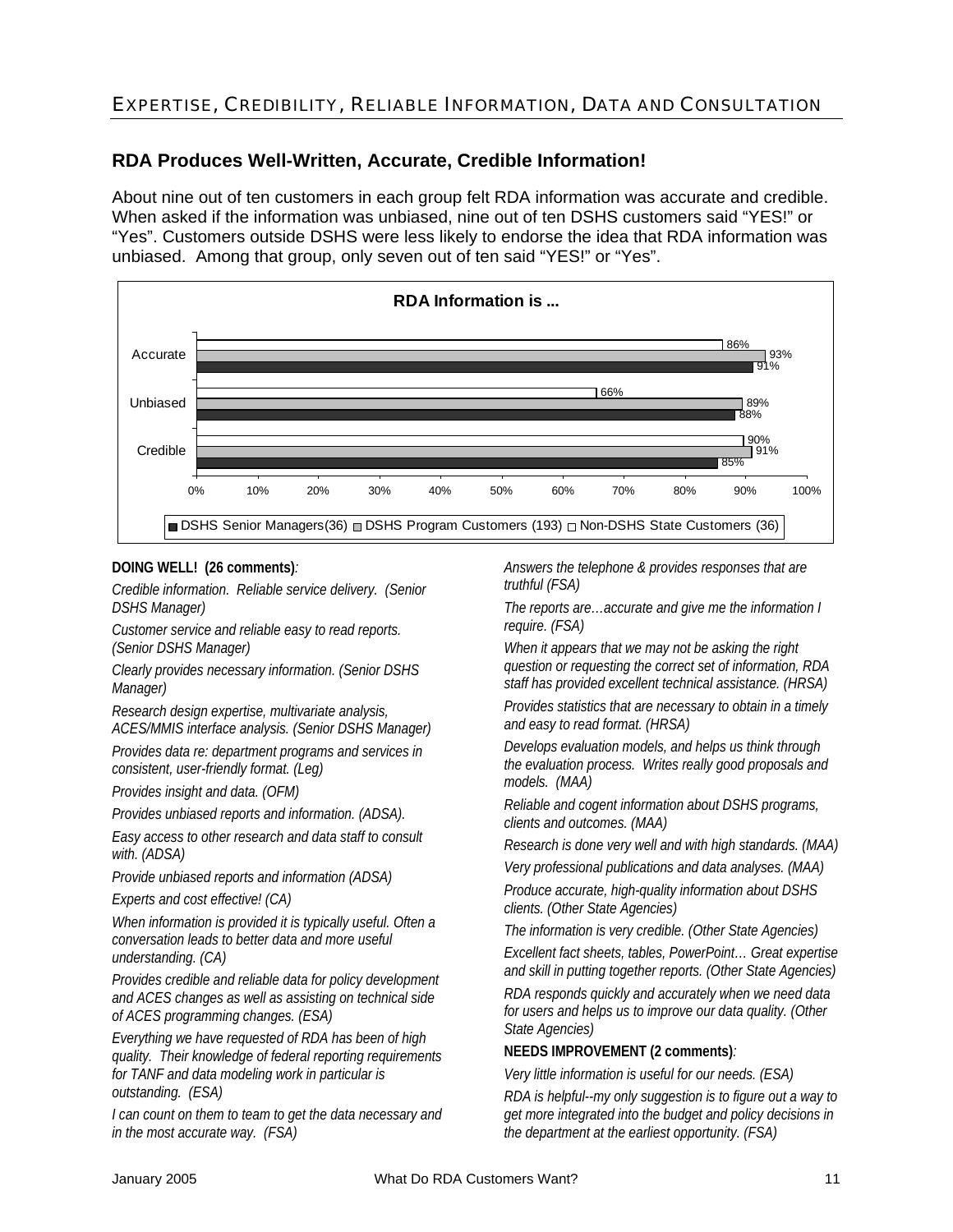### **RDA Staff are Knowledgeable and Provide Useful Data and Analysis**

Nine out of ten customers answered "YES!" or "yes" when asked if RDA had the expertise needed. Eight out of ten senior managers felt RDA staff provided the information they needed.



### **RDA Has Skilled, Knowledgeable Staff**

Thirty-seven customers commented on the technical skills and consulting ability of RDA staff.

#### *DOING WELL (34)*

*They do everything well. (Senior DSHS Manager)* 

*Staff do well at consulting on unique issues or concerns. (Senior DSHS Manager)* 

*Provides excellent consultation. (Senior DSHS Manager) Advice. (Senior DSHS Manager)* 

*Research design expertise, multi-variate analysis, ACES/MMIS interface analysis. (Senior DSHS Manager)* 

*Data base development, program evaluation. (Senior DSHS Manager)* 

*The staff are knowledgeable and responsive. (OFM) Provides insight and data. (OFM)* 

*Great people doing many things very well, and always with grace, humor and technical skills. (ADSA)* 

*The staff I work with are top notch, quality professionals. (ADSA)* 

*Overall knowledge of programs and data sources makes it very helpful and useful to work with RDA staff on program and client issues. (ADSA)* 

*Starting with Liz and Fred on down to the staff who work so well with our program areas, RDA staff listen well, have a passion for the programs they serve, get excited about new ways to use data that make a difference, and are willing to take on new workload when it is for the benefit of the clients we serve. I can't say enough good things about RDA and their staff. The data RDA compiles is done with an eye to using it to make a difference. (CA)* 

*Consultation apropos to outcome development measures. (CA)* 

*Skillful technical assistance. (CA)* 

*Consultation. Working through what is needed. (CA)* 

*The staff provide helpful and thoughtful support and analysis. (ESA)* 

*I like the client data and outcome measurement ideas. (ESA)* 

*Great staff to work with who are dedicated to their work. Willing to travel and work with diverse community groups (ESA)* 

*Experienced SAS programmers to answer questions. Willingness and ability to help. (ESA)* 

*Research design expertise, multivariate analysis, ACES/MMIS interface analysis. (ESA)* 

*They … know where to find the answers I need. (ESA)* 

*I primarily use RDA as a consultant service and they are always prompt in meeting my needs despite their busy schedules. (ESA)* 

*Very responsive and organized. Staff are knowledgeable and professional. (FSA)* 

*The staff are very skilled and helpful in their interactions. Staff go out of their way to assist. (HRSA)* 

*When it appears we may not be asking the right question or requesting the correct set of information, RDA staff has provided excellent technical assistance. (HRSA)* 

*Gives out guidance on potential research topics. (HRSA) Consultation. (HRSA)* 

*RDA has some very bright and creative staff. (MAA)*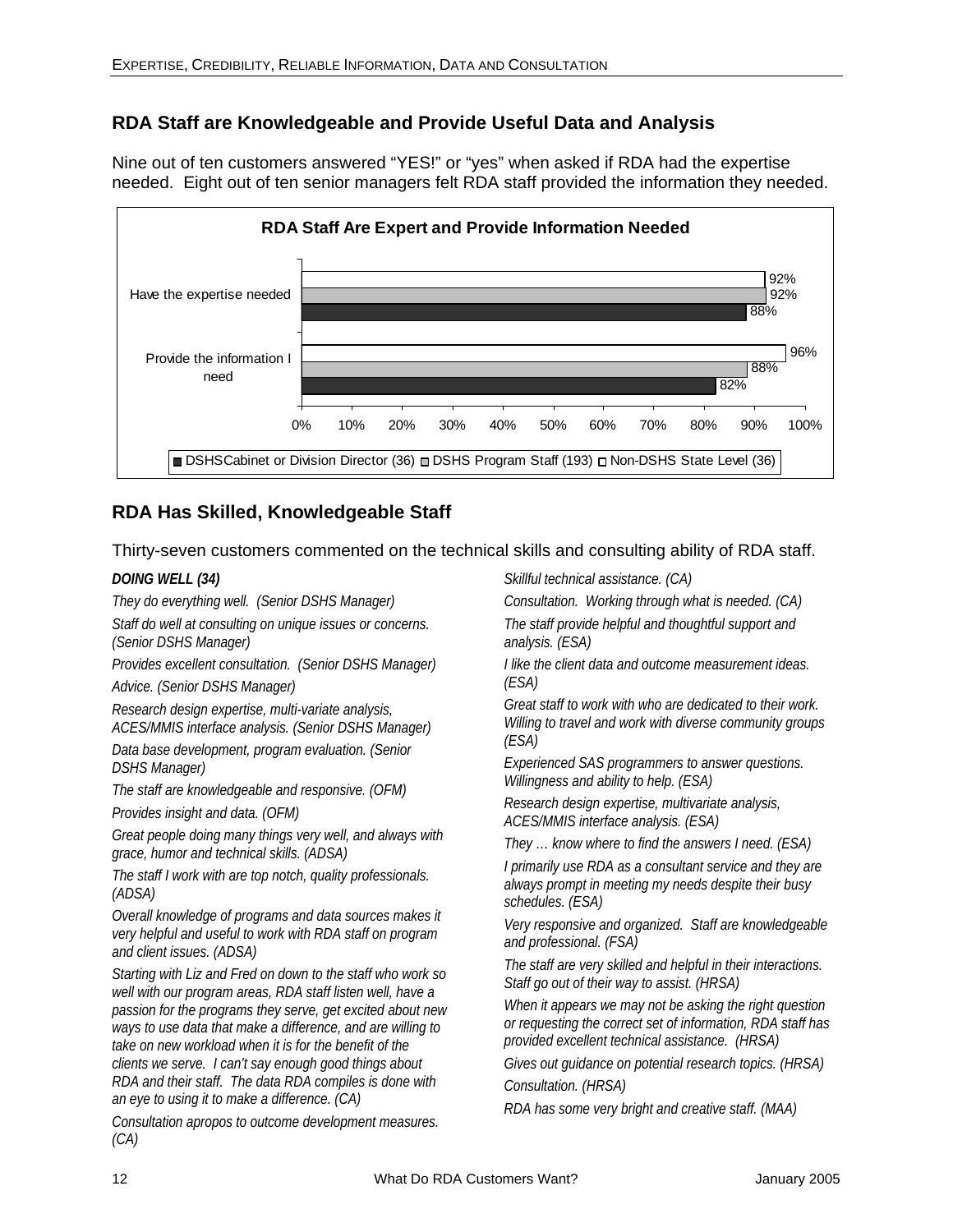*Staff are willing to provide fast response to requests for help, consultation or data, including sampling plan design, methodological issues, questionnaire development, analysis and report writing ideas and samples. (MAA)* 

*A special word of thanks to Fred, Kathryn B and Roger C – all knowledgeable and helpful. (MAA)* 

*Develops evaluation models, and helps us think through the evaluation process. (MAA)* 

*Thoughtful consideration of how to answer questions of interest to us. (MAA)* 

*Help develop research questions and design data gathering and analytical methods regarding complex policy issues. (Central Admin)* 

*Excellent doctoral level people, service oriented. (University)* 

#### *NEEDS IMPROVEMENT (3)*

*More concrete examples when giving advice. (Senior DSHS Manager)* 

*[Other research organizations have better] quality of staff and work product. (Senior DSHS Manager)* 

*Have a broader understanding of the implications of research projects. (ADSA)* 

### **RDA Maintains and Updates Useful Data Tables and Data Series**

Twenty-five customers mentioned the importance of descriptive data tables, reports, or series updates when asked what RDA does well.

*Assists in the formulation and presentation of agency wide demographic employee data profiles for performance measure review. (Senior DSHS Manager)* 

*Provides data re department programs and services in a consistent, user-friendly format. (Leg)* 

*EMIS detail. (Leg)* 

*Seem to be committed to making information more accessible. (Leg)* 

*Data analysis and reports. (ADSA)* 

*RDA … posts the EMIS and HIPS reports. (ADSA)* 

*RDA provides client-level data that can be used to support and monitor the agency's budget. (FSA)* 

*Up-to-date data for program management. (FSA)* 

*Provides referral and placement data for CA. (CA)* 

*Consistent analysis of client information so that numbers can be compared over time and meeting Federal reporting requirements. (ESA)* 

*Provides data. (FSA)* 

*EMIS, HIPS data. (FSA)* 

*Assists in obtaining access to crucial data bases. (HRSA) Data analysis. (HRSA) Provides statistics that are necessary to be able to obtain in a timely and easy to read format. (HRSA) They are prompt in updating information in Dashboard and EMIS. (HRSA) Responds to inquiries. (HRSA) Collects updates and reports on performance measures. (HRSA) The web site is great -- it has shortened the time I used to need to produce my reports. (HRSA) Client information. (Central Admin) Data tables. (Other State Agencies) First Steps data. (MAA) Diversity reports. (MAA) First Steps Data is very helpful. (MAA) First Steps and Take Charge information. (Other State Agencies)*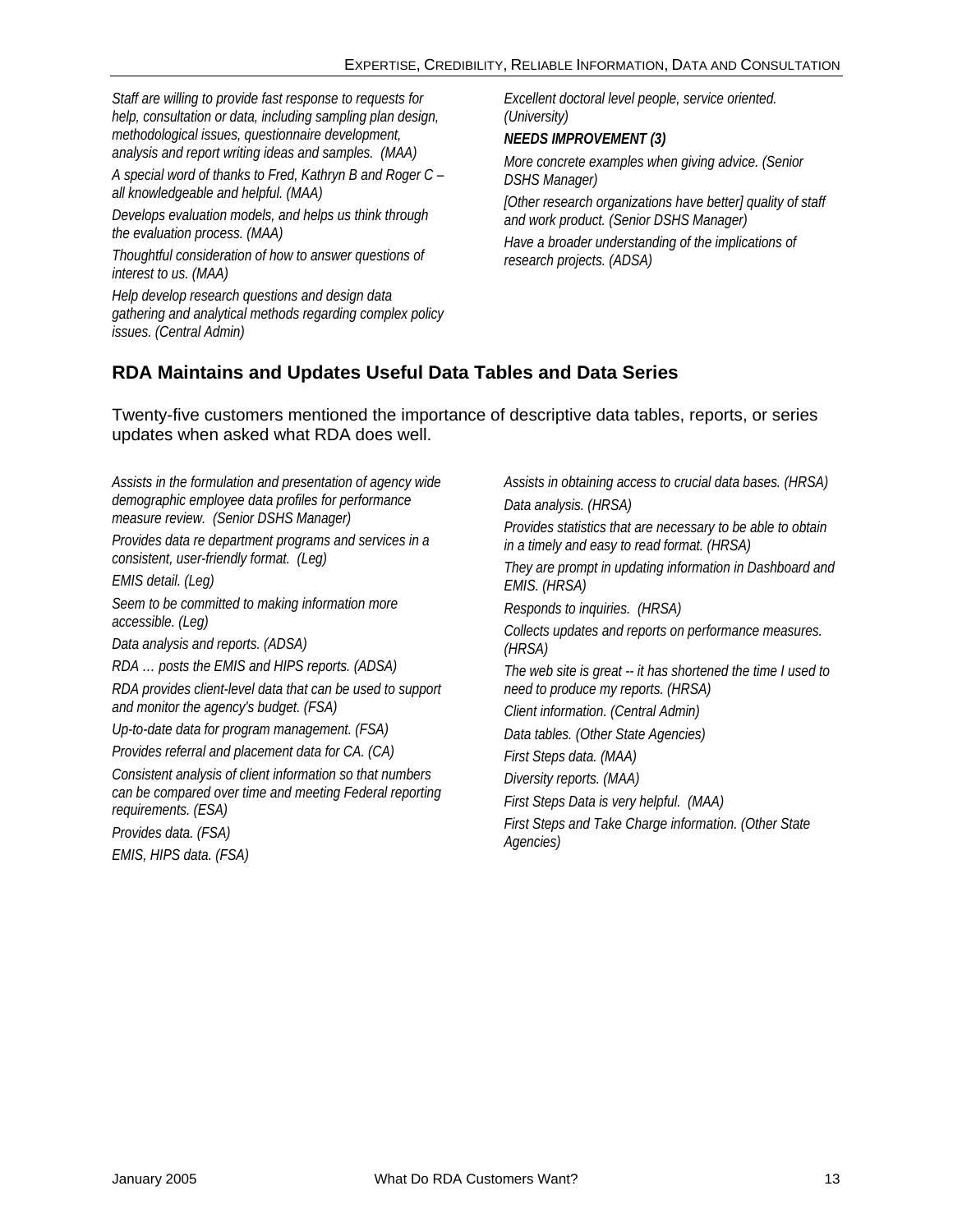### **RDA Produces Useful Integrated Data and Information!**

RDA's focus on integrated data across the department was clear from thirteen comments.

*The CSDB is very useful for integration efforts. (Senior DSHS Manager)Crosswalk client services across different programs. (ADSA)* 

*Provides monthly matching [for client integration]. (ADSA) We use RDA information to support projects we are working on and to add to the info we already have (i.e., CSDB). (CA)* 

*Working on two-way exchange of data. DCS in CSDB; DCS to receive CSDB data for developing cost avoidance measure. (ESA)* 

*Publishes and distributes data supporting care coordination, particularly medical with mental health and substance abuse issues. (HRSA)* 

*Has a plethora of data available about DSHS clients and services; staff well versed in using these data. (ESA)* 

*Pull multiple data sets together. (HRSA)* 

*Specific studies - e.g. cost offset cross program data Assigning staff to participate in Dept. project.s (HRSA) Reliable and cogent information about DSHS programs, clients and outcomes. (MAA* 

*RDA has information that makes it possible to look at aggregate DSHS data. (MAA)* 

*Produce data analysis out of CSDB. (MAA)* 

*Has cross-departmental knowledge that isn't widely available in DSHS. (Central Admin)* 

*Provides technical support in producing merged files used to review our program (OFM)* 

### **RDA Surveys are Useful!**

Thirteen customers specifically mentioned the value of the surveys RDA has been managing for DSHS programs.

*The survey results are very useful for evaluating programs, customer service and employee satisfaction. (Senior DSHS Manager)* 

*Designs outstanding surveys. (Senior DSHS Manager)* 

*Employee and stakeholder surveys. (Senior DSHS Manager)* 

*RDA provides analysis for the employee survey, provider survey. (ADSA)* 

*Expertise of Dr. Raiha and others on the floor has been helpful in meeting CA's data measurement and surveying needs. (CA)* 

*Conducts customer and employee surveys. (CA)* 

*The staff have always assisted in creating, managing and implementing surveys in CA. Experts and cost effective! (CA)* 

*They have helped develop a web based survey for my program. Very helpful and can speak in English so I know what is being done. (CA)* 

*Hope to be in 12/04 customer survey. (ESA)* 

*Provides survey information and guidance. (HRSA)* 

*Help received with designing a survey was very valuable. (ESA)* 

*Client survey. (MAA)* 

*Handled broad survey to providers re: services that we didn't have the resources to do. (MAA)*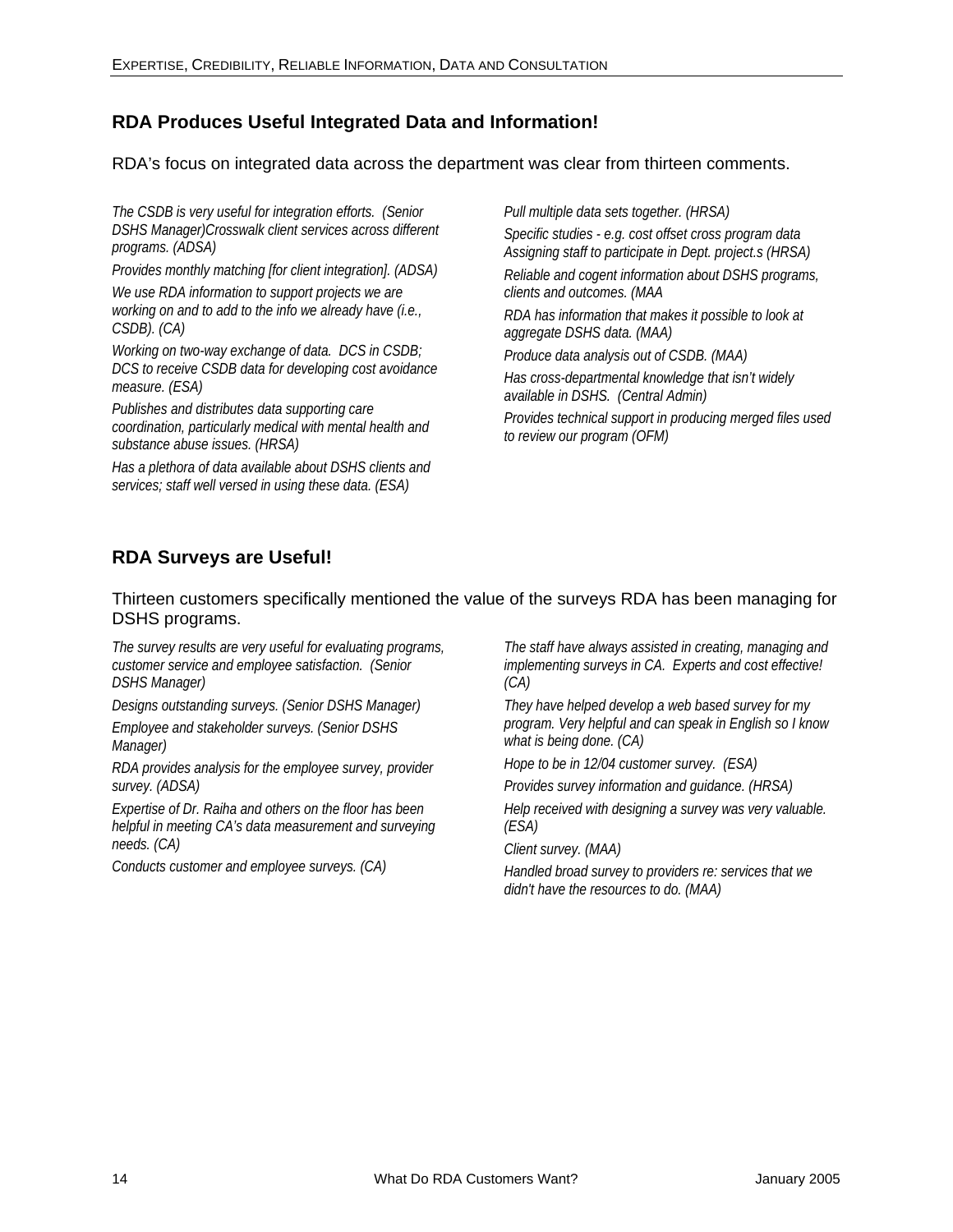### **Particular RDA Products are Useful**

Six customer comments described particular RDA information products, reports, or interactions that were or had been helpful to them.

*RDA developed the cost avoidance formula which demonstrates how valuable this division is to the department. (Senior DSHS Manager) GIS. (Senior DSHS Manager)* 

*Recent report on mental health treatment cost offsets. (Leg) IRB discussions. (ESA) Mapping. (ESA) Produces monographs on the MH population. (HRSA)* 

### **Some Data Products Could be Better!**

Thirteen customers suggested specific changes and improvements in products, or new analyses that would be helpful to their program.

*Assist in the provision of research on evidence based practice in our field. (Senior DSHS Manager)* 

*Allow access to legislative staff to data bases. Provide cross-program and regional information (may be my lack of knowing what to look for). (Leg)* 

*Provide all ADSA MMIS-CL-ID. (ADSA)* 

*Increase administration's representativeness in client surveys (e.g. CA only had about 130 clients surveyed – would be more helpful to have more and have it broken out by region to help us focus and better address improvement needs. (CA)* 

*Conduct more surveys for CA – perhaps consolidate with OCAR and work to meet all DSHS surveying need. If unable to, perhaps take a leadership role to consolidate, simplify and automate, as RDA did for the Employee survey. (CA)* 

*Include DCS in 12/04 customer satisfaction survey. (ESA)* 

*On the EMIS report, I would only like the current FY numbers, not the entire biennium. I keep asking for this. If done, it would create less work for me every month to get the FY numbers. (FSA)* 

*Be able to match provider identities with comments: it's hard to follow up with complaints/issues when we don't' know who provided the comments. (MAA)* 

*It would be helpful to have these [First Steps] reports (the ad hoc ones) on line for easy access. I have used the reports that are on the web site for grant applications, but would also like easy access to ad hoc reports provided at First Steps meetings. (MAA)* 

*We should, however, revisit the dashboard and similar sites with metrics. (MAA)* 

*I could have used their ability to generate info from the HRDW but I haven't asked-HRMS will satisfy this requirement. (Central Admin)* 

*It would be beneficial if RDA could collect and run data on turnover rates, trend analysis and other HR data that could assist us in telling our story better. (Central Admin)* 

*Be more explicit in explaining why their data differs from other published data (such as the DOH) and be more collaborative in working with other state agencies/ partners. (Other State Agencies)*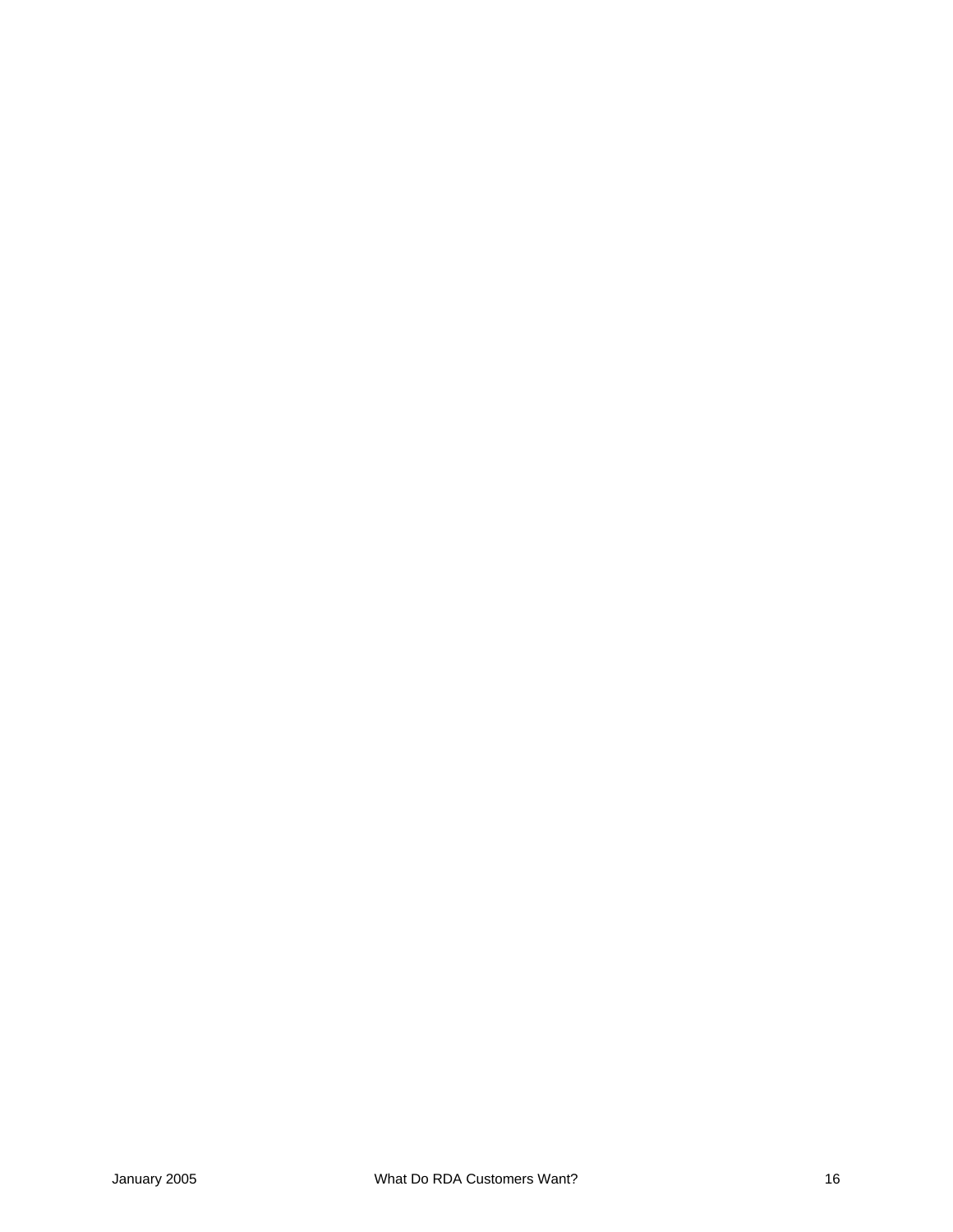### **The RDA Website Needs Redesign Around Customer Needs**

Between five and seven out of ten RDA's customers have difficulty finding information they need on the RDA website. Three comments made it clear that some customers do not know that RDA has a website.



*Focus more on immediate data analysis and designing tools to make more data readily available. (Senior DSHS Manager)* 

*Allow access to legislative staff to data bases. Provide cross-program and regional information (may be my lack of knowing what to look for). (Leg)* 

*Allow query access to client cross reference and geo data access. (CA)* 

*I am not aware of all that RDA is capable of doing and confess I was not aware that they had data on a website - more information on the website would be helpful to know and use data that has been done. (ESA)* 

*Have a published website for its data! (ESA)* 

*Easier access to historical data from the same page where current data is stored. (FSA)* 

*Improve your website…make available First Steps ad hoc reports (particularly those with current data) more readily accessible. (MAA)* 

*More reports and tables on the web! And easier access to materials for PowerPoint presentations. Also, some joint planning with MAA and DOH on reports/tables/analyses needed each year. (0ther State Agencies)* 

*Provide FSDB information on web.(Other State Agencies)* 

*Better data availability on Inter/Intranet. More drill down and detail data, especially at county level would save a lot of special requests to Fred et al, esp. with regard to CSDB. Also better integration of ancillary data sets such as OFM, OAC, and external DASA and MHD data bases, and having that available on the web would be terrific, as would more ad hoc query capacity. (University)* 

### **Mapping and Geographical Analysis Need Improvement**

Customers want more and better maps, more geographic analysis, and better attention to their mapping and geographical analytic needs.

*Map services have been a bit more challenging and we've resolved to finding other ways to get maps if possible. The previous map developer as well as the current one seem a bit more concerned with their thoughts about the maps than my needs.(Senior DSHS Manager)* 

 *The geography folks have been far more challenging to work with. Have a better geography/cartography section if this will stay with RDA. (Senior DSHS Manager)* 

*Advertise geography mapping capability - I could use that right now. … I need to know how much you cost - like how much would it cost to do some geomapping of one health care measure? (MAA)* 

*Development of the proposed GIS data system that would include all DSHS licensed beds. Central Admin)*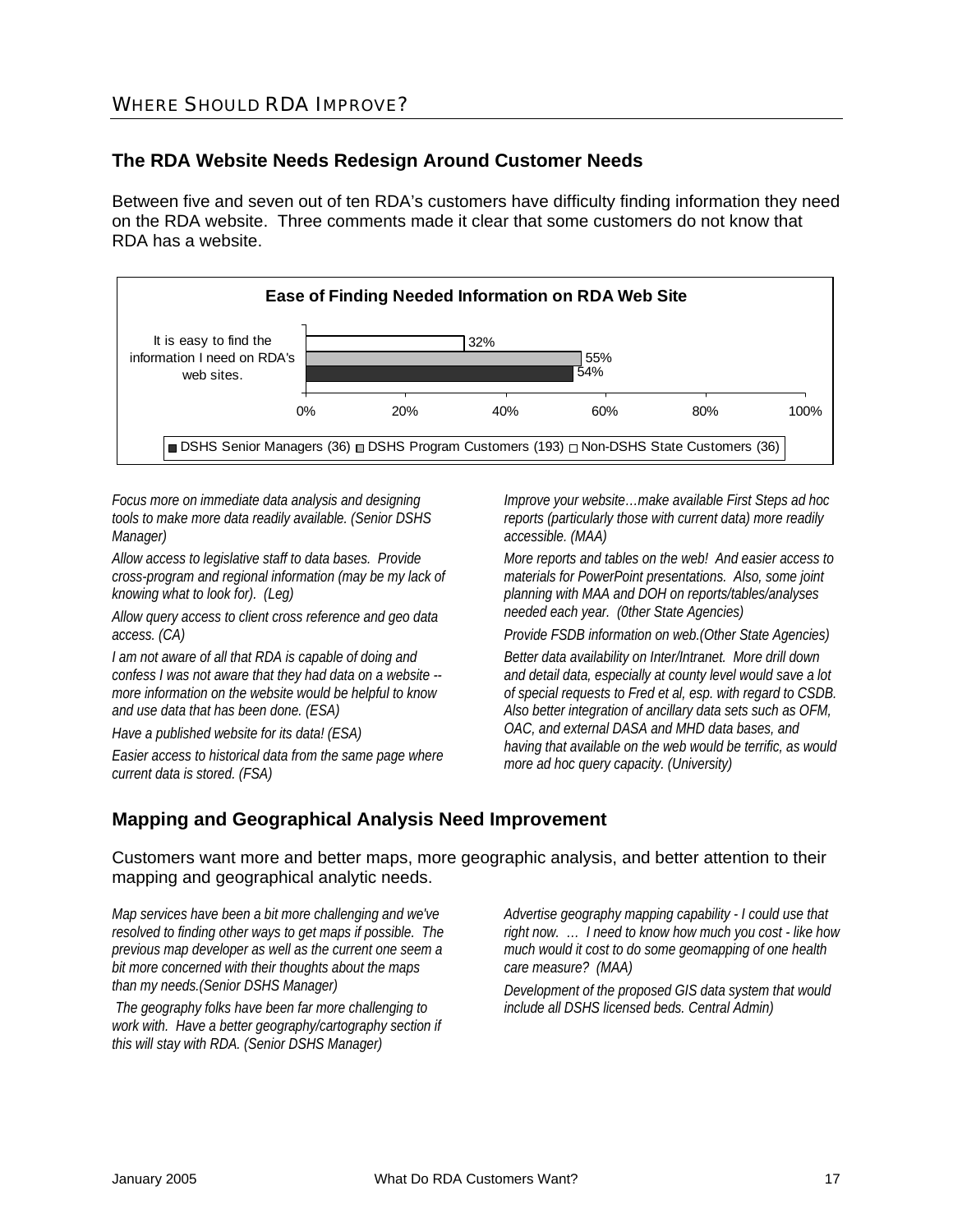### **Timeliness can be a Problem**

Almost eight out of ten customers said RDA staff responded quickly when needed. However, between five and seven out of ten said that RDA information was available in a timely manner. More comments on timeliness were negative (24) than positive (14).



#### **DOING WELL (14)**

*Clearly provides necessary information in a timely manner. enior DSHS Manager)* 

*Timely response. (Senior DSHS Manager)* 

*Staff are willing to provide fast response to requests for help. (ADSA)* 

*Provides information I need in a timely manner.(CA)* 

*They are always prompt in meeting my needs despite their busy schedules. (ESA)* 

*Gets my reports to me in a timely manner. (FSA)* 

*The reports are timely. (FSA)* 

*Gives me what I need in a timely manner. (FSA)* 

*RDA data searches are done in a timely manner. (HRSA)* 

*The RDA staff … responds in a timely manner. (HRSA)* 

*Provides statistics that are necessary… in a timely and easy to read format. (HRSA)* 

*Completed requested task in timely manner. (MAA)* 

*They respond quickly as the need is identified. (Central Admin)* 

*Timely data analysis and well-written reports. niversity)* 

#### **IMPROVING AND COMPLEX (2)**

*Lag time is always an issue, but the tradeoffs of time and quality are complicated. (MAA)* 

*Of course we would all love to have shorter data lag in what they compile, but that's not likely doable. I know the lag has decreased dramatically over the last few yrs. (CA)* 

#### **NEEDS IMPROVEMENT (24)**

*Getting products in a timely manner is RDA's great weakness. (Senior DSHS Manager).* 

*More timely data (Senior DSHS Manager).* 

*Timeliness (Senior DSHS Manager).* 

*More timely. (Senior DSHS Manager).* 

*Sometimes follow through is slow. (Senior DSHS Manager)* 

*Speed up CSDB. Old data is frustrating. (OFM)* 

*Availability of timelier data (out of ejas in particular). (OFM)* 

*The information that is most useful is cross program information, the problem is that the information is frequently years old. I am told this is because of the difficulty of getting the financial information perfect. I'm not looking for perfect. (Leg)* 

*More timely EMIS data turnaround. (Leg)* 

*Time constraints.(ADSA)* 

*Respond with a proposed timeline for completion. (ADSA) More timely. (ADSA)* 

*Provide timely responses or at least inform as to what timeline information will be provided. (CA)* 

#### *Time. (CA)*

*Occasionally we have gone outside because RDA did not have the capacity at that time. (CA)* 

*Provide information in a more timely manner. (ESA)* 

*Quicker response and follow through to program evaluations. (ESA)* 

*I get my information faster. (ESA)* 

*They get me the information I need, but sometimes it takes them a loooooong time. (ESA)* 

*Respond quicker. (ESA)* 

*Get back to me sooner. (JRA)* 

*Timeliness – reports have too much lag time, especially the provider survey. (MAA)* 

*Get information to us a bit faster (MAA)* 

*Timeframes, availability of staff (MAA)*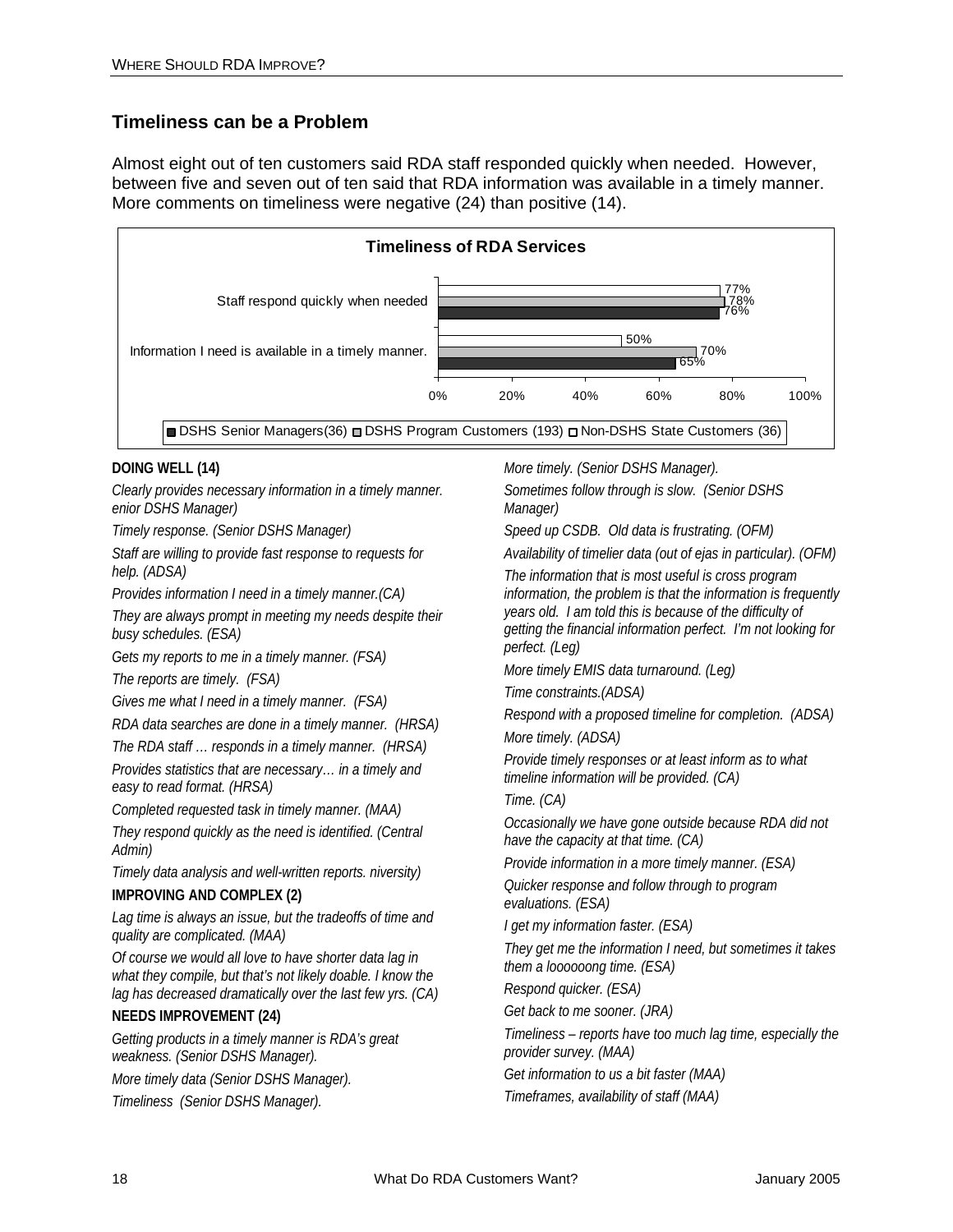### **RDA Needs to Explain What Services Are Available**

Only six to seven out of ten customers answered "YES!" or "Yes" when asked if they know who to talk with at RDA or what help they could get from RDA. Thirty-two customer comments suggested that RDA should market its data and services to its likely customers.



*More presentations about what they can do for administrations. (Senior DSHS Manager)* 

*List resources (outside databases) that are available to them that could allow gaining additional information about the clients we serve. (Senior DSHS Manager)* 

*Familiarize me on what data & services are available. (Leg)* 

*Explain what services they offer and their prices. (ADSA)* 

*Promote your research services and prior work products for current access. (ADSA)* 

*Provide opportunities for brainstorming how RDA could be of a greater service. (ADSA)* 

*Not sure what RDA offers. Maybe a little more advertisement of what is available through RDA. (ADSA)* 

*Provide more PR on services offered to DSHS Agencies. (ADSA)* 

*I would like to know more about what is available from RDA. I might be able to use them more. (CA)* 

*Send me a list of available services & how to access them. (CA)* 

*You folks are invisible to field offices. (CA)* 

*Meet and discuss needs more often. (CA)* 

*Create an overview of services/consultation that can be provided and who to contact for what. (CA)* 

*Provide information re what's available. (ESA)* 

*Offers and the costs associated with certain services. (ESA)* 

*I'm never sure what information RDA can provide, a list of possible services would be helpful. (ESA)* 

*Post an intranet staff list with areas of responsibility to assist with determining who I need to contact. (ESA) More info about who is who & appropriate contacts. (ESA)*  *Provide a list of people at RDA and describe their knowledge/expertise. At times, it has been difficult to find the right person to contact over there. (ESA)* 

*Tell me more about what they can do to assist me with my research need. (FSA)* 

*Be more clear about the services available. (FSA)* 

*Provide an easy to find RDA contact list on your website. (FSA)* 

*Outreach. I know no one needs more work but earlier involvement would work well for RDA and for the parts of the agency that use it. (FSA)* 

*I don't know what products you can provide. Market yourself. Is there a cost for your services? (FSA)* 

*I would like a listing of all information collected by RDA and other DSHS areas. (FSA)* 

*Let me know what you can do and how it is paid for. (HRSA)* 

*A newsletter of services? (HRSA)* 

*Don't really know what is available. (HRSA).* 

*Who can I talk to about what service? (MAA)* 

*Assist administrations in knowing what is available. (MAA)* 

*Publicize its services. (Central Admin)* 

*Better knowledge of data collected & available. (Central Admin)* 

*Provide information on who to contact for what type of information. (Other State Agencies)* 

*Work more closely with community level customers (e.g. local public health jurisdictions) to generate data and reports that are relevant and useful for them. (Other State Agencies)*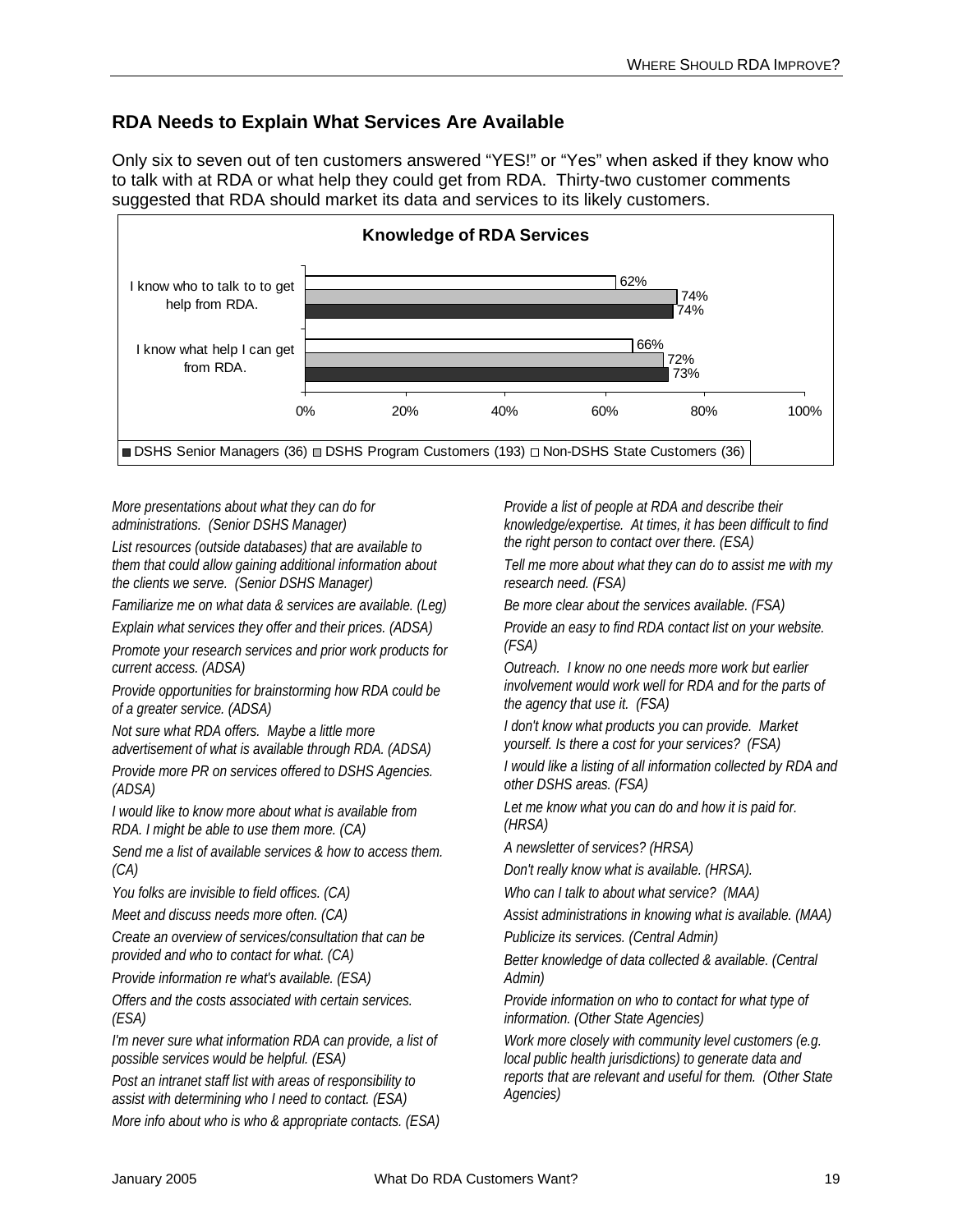### **RDA Chargeback Policies and FTEs**

Thirty customer comments addressed cost and FTE issues. Some suggest that RDA permanent staff (who can work free of charge to DSHS programs) are too scarce to be reliably available ("Can't squeeze blood from a turnip!"). And DSHS policies to supplement those permanent staff with project staff, whose salaries and benefits must then be charged to RDA programs, can be annoying, unaffordable and result in untimely delays.

*RDA does a good job but is hampered by the requirement to charge programs for FTEs. The department needs to work to have RDA become exempt from FTE requirements and let them do what is necessary as long as the money is there. (Senior DSHS Manager)* 

*If lack of funding was not a continuing issue we would have additional research and analysis done by RDA. (Senior DSHS Manager)* 

*Choice to use research alternatives other than RDA generally come down to receiving information for free, or practically free. (Senior DSHS Manager)* 

*I wouldn't go elsewhere because RDA is excellent and the price is right (free). (Senior DSHS Manager)* 

*Sometimes [we use outside researchers] because RDA may not have an available staff person with expertise we need; sometimes... we don't have the FTE to pay RDA even though we have the money. (Senior DSHS Manager)* 

*Cost. (Senior DSHS Manager)* 

*Better charge structure. (Senior DSHS Manager)* 

*Less costly. (Senior DSHS Manager)* 

*Be available in a more timely way without having to charge. (Senior DSHS Manager).* 

*Provide staff who I can borrow to work on projects that I don't have time to complete myself when I don't have an FTE for hiring purposes or have the time to recruit someone. (ADSA)* 

*Availability of RDA staff. (ADSA)* 

*Occasionally we have gone outside because RDA did not have the expertise available at the time. (CA)* 

*Only reason I can think of in the future [not to use RDA] would be cost. (CA)* 

*I believe TA is often hampered by multiple priorities and lack of sufficient resources to assist the field. (CA)* 

*Currently, I use both - one has the funding to do the research we need - RDA does not. (ESA)* 

*Expand capacity. (HRSA)* 

*Can't squeeze blood from a turnip. (HRSA)* 

*They try to help but are apparently understaffed. (HRSA) Funding. (HRSA)* 

*Cost. (HRSA)* 

*Availability of RDA staff time. (HRSA)* 

*Have a larger group of research collaborators available, and know what grants might be available to explore areas of mutual interest. (HRSA)* 

*Should be funded on a permanent basis so we don't have to compete for scarce resources. (MAA)* 

*Respond to all our calls and questions! (MAA)* 

*Get more resource.s (MAA)* 

*Increase federal match for services. (MAA)* 

*They get funding to help us (i.e. grants). If they bring their money and staff to the issue, it's difficult to say no. (MAA)* 

*Stop asking for FTEs and make better use of existing FTEs; demonstrate direct value for each FTE funded. (no workplace info)* 

*Sometimes it is not clear whether the agenda is to inform or compete for scarce resources. (University)* 

*If RDA does not have capacity within timeframe needed. (Other State Agencies)*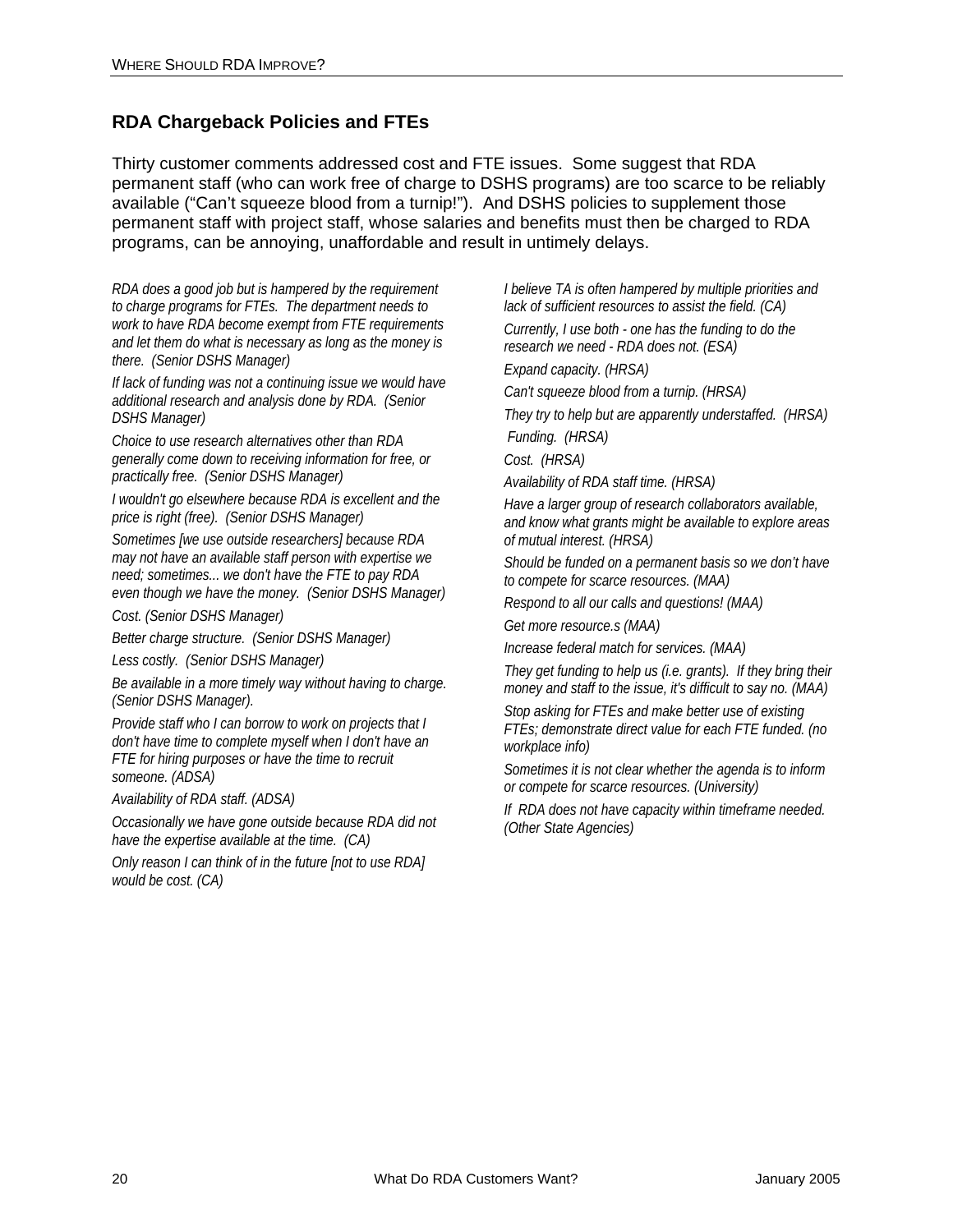#### **Why Use Other Research Organizations?**

We asked these customers to tell us, if they used other research organizations, why they used them rather than RDA. A few (12) said they did not use other research organizations.

| I don't. They charge. (Senior DSHS Manager)                     | Haven't done so outside of WSIPP projects. (JRA)                                                                                        |
|-----------------------------------------------------------------|-----------------------------------------------------------------------------------------------------------------------------------------|
| We have not made this choice. (Senior DSHS Manager)             | Doesn't happen. (MAA)                                                                                                                   |
| No. They know what data I need and how to find it.              | I've never made that choice. (MAA)                                                                                                      |
| (ADSA)                                                          | I don't choose to use other service. (MAA)                                                                                              |
| I don't do that. (ADSA)                                         | I have never made that choice. (MAA)                                                                                                    |
| There are no others that can provide the info I need.<br>(HRSA) | The only 2 times I have done so is when RDA brought in<br>the other entity for assistance, or the other was brought in<br>by OFM .(MAA) |
| I don't. (HRSA)                                                 |                                                                                                                                         |

For those who did use other research organizations, some essentially said "better customer service, more timely, more cost-effective". Those answers have been subsumed under those topics in the previous sections.

However, some answers were not related to something RDA does badly, but simply to some constraining facts about human service policy and funding. Sometimes internal research groups have local program knowledge and can be prioritized directly by the program. Sometimes other research organizations have specialized expertise that RDA lacks. And sometimes external credibility is needed.

### **Programs Have Internal Research Groups with Program Knowledge**

Fourteen customers pointed out that they have internal research groups, with detailed program knowledge, face-to-face contact, and (often) similar levels of expertise to RDA researchers. Once they are there, they cost nothing additional, whereas RDA charges for research support.

*We have a great research organization within our administration; we can get similar information without paying. (Senior DSHS Manager)* 

*We must go through our Decision Support section to produce data that goes outside of ADSA. (ADSA)* 

*Local staff are within our building, face to face contact reduces errors of communication. (ADSA)* 

*I use the decision support unit in ADSA or make an IT request thru MSD/ADSA. (ADSA)* 

*We have an internal assessment group which handles most of our needs. We call on RDA when it has department-wide implications. (CA)* 

*Children's Administration provides the program research I need. (CA)* 

*CA has its own research unit - OCAR. It is unclear sometimes as to who to contact for assistance, OCAR or RDA - and will contacting one over the other result in stepping on toes, etc. (CA)* 

*In-house research and data -- they use RDA if needed to answer my questions. (CA)* 

*CA has its own research section. University based researchers have valuable program knowledge. (CA)* 

*Internal data people have been tapped for similar research before. Also RDA is busy so I ask when it is related to ACES, federal reporting or for data not available or internal data staff are not able to pull. (ESA)* 

*We do our own research and reports. (HRSA)* 

*We have in-house PHD level analysts who provide excellent analytical advice. (MAA)* 

*To stay closer to the programs and be able to apply research and analyses to help with program results/improvements in a more direct and timely fashion. (MAA)* 

*Sometimes it is more appropriate to request data from ESA-DEAP. (OFM)*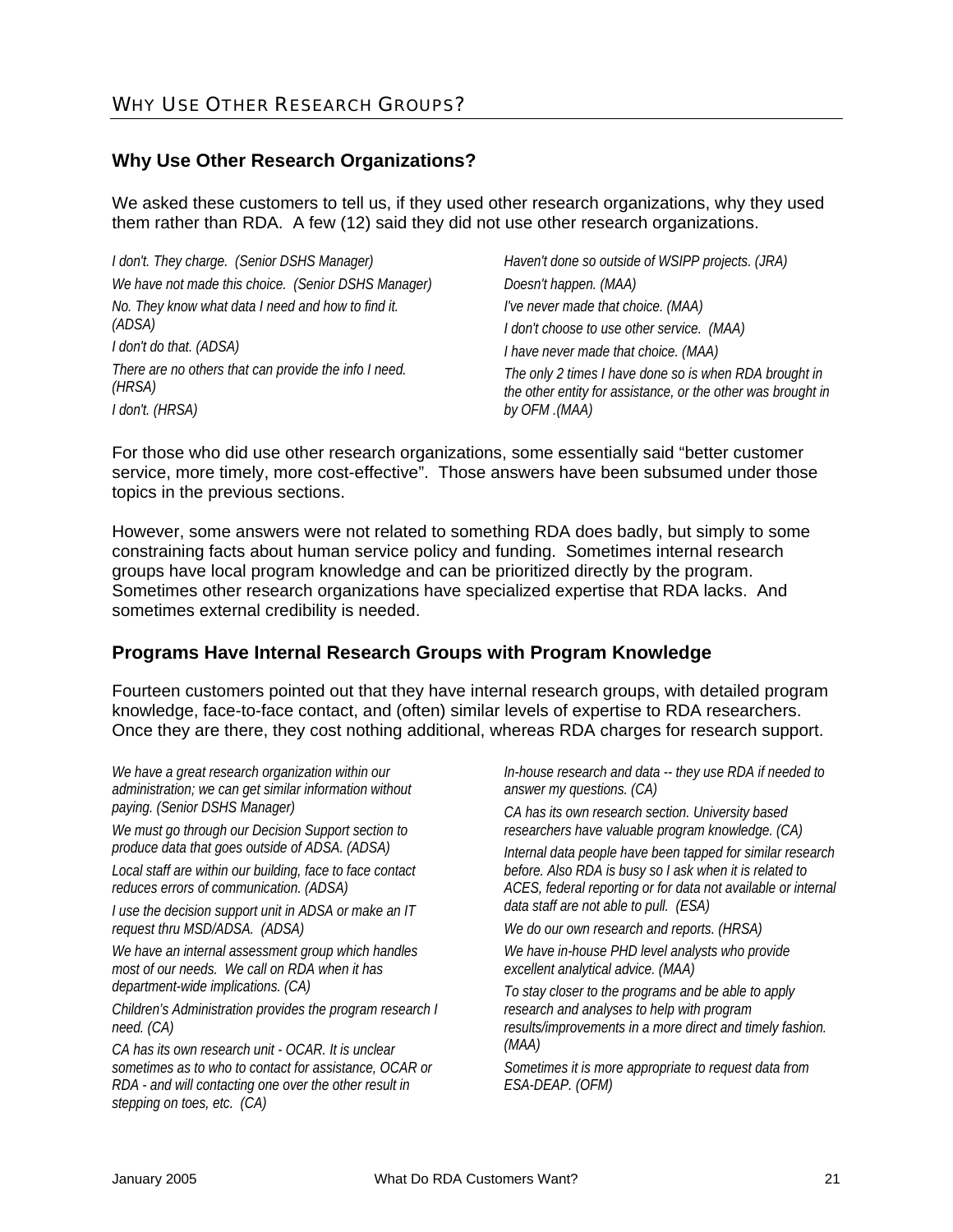### **Other Groups Have Expertise RDA Lacks**

Twenty-nine customers said other groups may have expertise or access to data that RDA lacks.

*The organization has specialized knowledge. (Senior DSHS Manager)* 

*Subject matter experts. (Senior DSHS Manager)* 

*Has the info I need (WSIPP). (Senior DSHS Manager) Sometimes the outside organization has the expertise. (Senior DSHS Manager)* 

*More experience in the program area. (Senior DSHS Manager)* 

*Specialization. (Senior DSHS Manager)* 

*Sometimes, data are available from alternative sources. This decision usually reflects the fact that I have personal relationships with staff from these organizations (and do not have a personal relationship with anyone from RDA). (Leg)* 

*I worked with every state agency to document performance progress. RDA is the expert on DSHS; expertise for other agencies resides in those agencies. (OFM)* 

*Specific knowledge (OFM)* 

*The special expertise another organization may hold. (ADSA)* 

*Existing contracts with other agencies … or specific expertise of the contractor. (ADSA)* 

*Cost, expertise in a particular subject. (ADSA)* 

*When they have a better product. (ADSA)* 

*Expertise available from the other research org; links to other research bodies the other organization has. (ADSA)*  *Data availability, RDA doesn't have OSE yet. (CA)* 

*If they have different information than RDA does. (CA)* 

*The other organization has specific data that I need and RDA does not compile it, or more specialized and detailed program knowledge. (CA)* 

*Longitudinal data covering issues that RDA doesn't in their standard reports, such as time on & off assistance or characteristics of those on assistance. (ESA)* 

*They have data outside of RDA's scope. (ESA)* 

*They are the source of the data needed. (FSA) Because they provide something RDA doesn't normally* 

*provide, e.g. training or specialized focus on the community. (HRSA)* 

*Ethnic-specific research. (HRSA)* 

*Range of knowledge in specific areas (HRSA)* 

*Expertise, primary data collection capabilities, relationships. (HRSA)* 

*Availability of information. (HRSA)* 

*Either RDA doesn't "do it" or another organization may specialize in a particular area needing research information. (Central Admin)* 

*If data is available in-house. (Other State Agencies) Direct access to data. (Other State Agencies)* 

*Different styles and expertise. (Other State Agencies)* 

### **Outside Credibility is Needed Sometimes**

The need for external credibility or legislative requirements for external review was mentioned 14 times.

*Ordinarily I would work with RDA. Since RDA is part of DSHS, however, if I felt the connection with DSHS would get in the way of the Legislature accepting the research, I might use a different research organization. It would be rare, however. (Senior DSHS Manager)* 

*Other times a research organization outside of DSHS will appear more credible to the legislature and others. (Senior DSHS Manager)* 

*Independence from state government. (Senior DSHS Manager)* 

*Need for outside DSHS analysis for political considerations. (Senior DSHS Manager)* 

*It's pre determined. (Senior DSHS Manager)* 

*Legislature directs us. (Senior DSHS Manager)* 

*Sometimes it is legislatively mandated. (Senior DSHS Manager)* 

*Most often when an "outside organization" is required either for the perception of neutrality, or because expertise and credibility are readily available from another organization. (ADSA)* 

*Political credibility. (HRSA)* 

*The non-DSHS group we work with has a high profile in the Legislature as an independent, high quality organization. (JRA)* 

*Mandated usually. (JRA)* 

*Federal regulations requiring an outside entity. (MAA)* 

*Federal regulations requiring an independent entity (nongovernmental entity). (MAA)* 

*Independence from state government. (MAA)*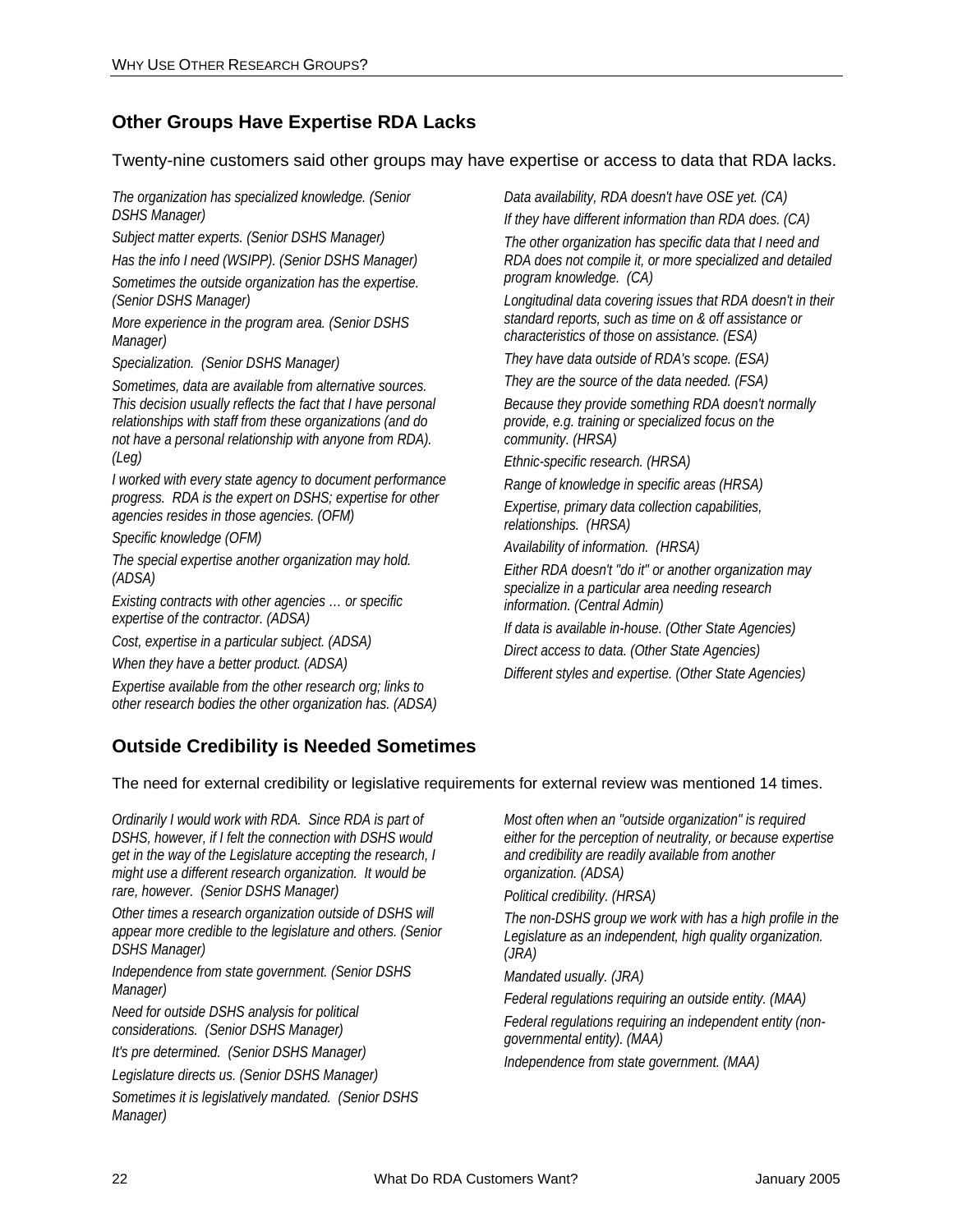### CONCLUSIONS AND ACTIONS

The customer survey shows that RDA provides accurate, credible, helpful information that is used by DSHS senior managers to describe their programs (61%), plan program policy (50%), and monitor, measure and evaluate DSHS programs (39%, 36%, 31%). RDA has excellent staff and provides generally good customer service. The helpfulness and creativity of RDA staff are notable in the comments, and it is important to continue to do everything possible to preserve that.

Three areas of improvement are clear and can be achieved within RDA's current levels of staffing and resources. We will take the following actions to improve them.

- **Revision of our Website:** The RDA external website needs to be reorganized, to suit our customer needs better. A committee is now working on that. We are also discussing with Financial Services Administration whether we should merge our website maintenance.
- **Information About RDA:** RDA needs to create a simple product that describes our services and chargeback policies (particularly when and how the chargebacks kick in). Then we need to schedule meetings with each administration to discuss that product.
- **Geographic Analysis:** RDA has hired two new people to replace those who left in August. Those people are both geographers: one is a Senior Research Manager with a PhD in Geography and one is an expert GIS programmer. They have been charged with improving our geographical analysis capability and ability to help DSHS programs.

The last two areas cannot be improved within RDA. However, the following actions will be taken together with other parts of central administration.

- **FTEs:** RDA chargeback of FTEs is based on fourteen year old policy. RDA will work within the central administration to see if that policy can be changed to allow contract research work in RDA to proceed with funding but without FTEs.
- **Timeliness**: Improving timeliness of information response requires added central resources. These staff and dollars are needed to build integrated databases containing outcome and key program service information in advance, which can be mined quickly for emergent policy questions. They are also needed to provide more policy researchers to do the mining. RDA and the Chief Financial Officer are currently trying to work the budget to get these resources assigned to us.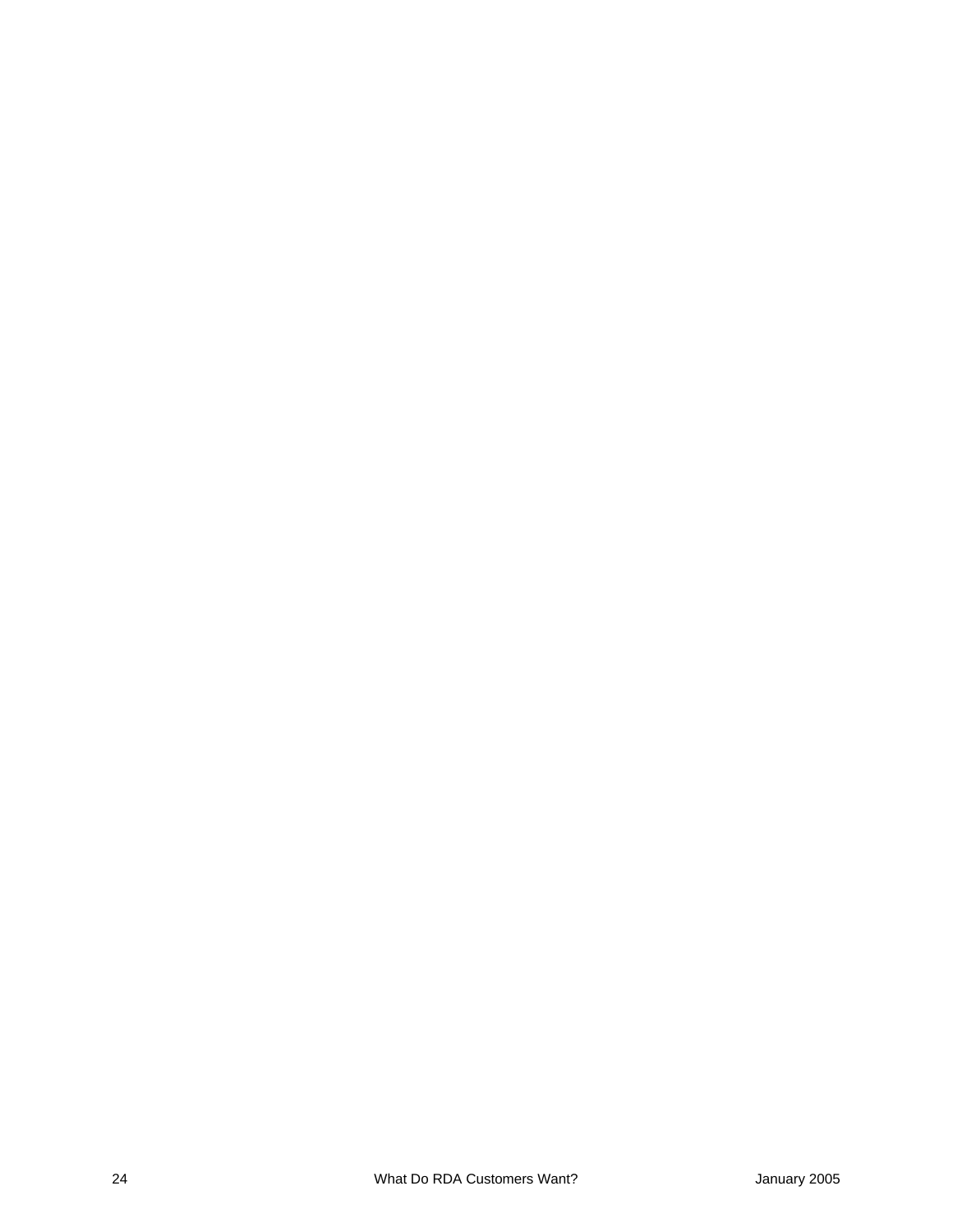### APPENDIX A: LOCAL GOVERNMENT ISSUES AND ANSWERS

Twenty-three customers who answered the RDA customer survey worked in local government – almost all for local health departments. Their answers to the survey questions are summarized below.

About three out of ten local customers used RDA information to describe their program's clients, services and/or costs, or to plan policy for their program. Between one in ten and two in ten used RDA information to evaluate, monitor or manage their program, or measure its effectiveness.



The RDA products used are primarily data tables and published reports (about one in two local customers use each form of data).



Almost nine out of ten local customers agreed that RDA information is credible and accurate, but only about seven out of ten perceived it as unbiased. This is similar to the "state-level non-DSHS" perception in the overall survey. It suggests that customers outside the agency tend to think of internal information as automatically biased towards DSHS.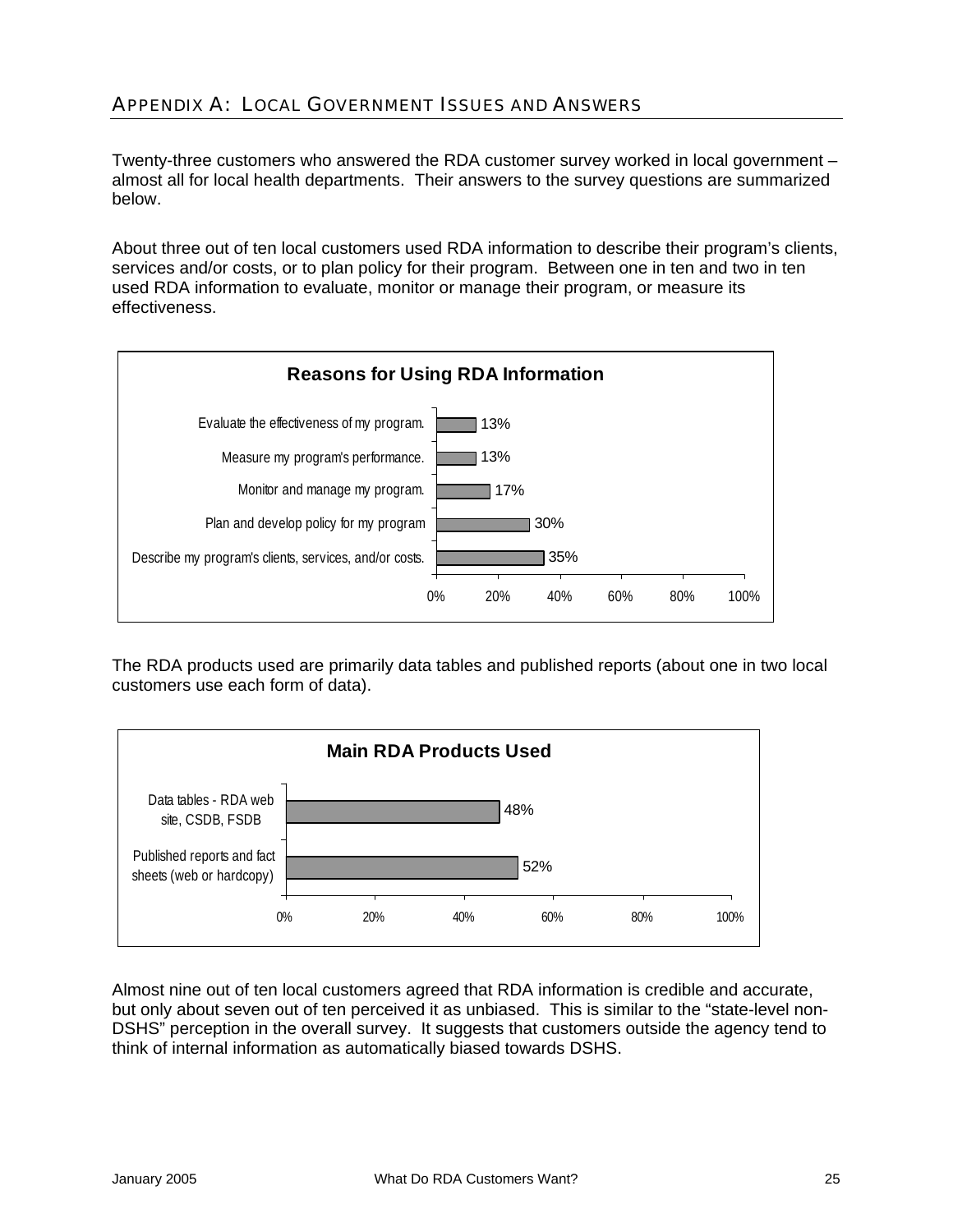

RDA staff are perceived as helpful and easy to work with by nine out of ten local health department customers. Eight out of ten feel that we have the expertise needed. Seven out of ten said we provide the needed information, and six out of ten said we listened to their needs.



Nine out of ten local customers say RDA staff respond quickly when needed; seven out of ten say the information they need is available in a timely manner.

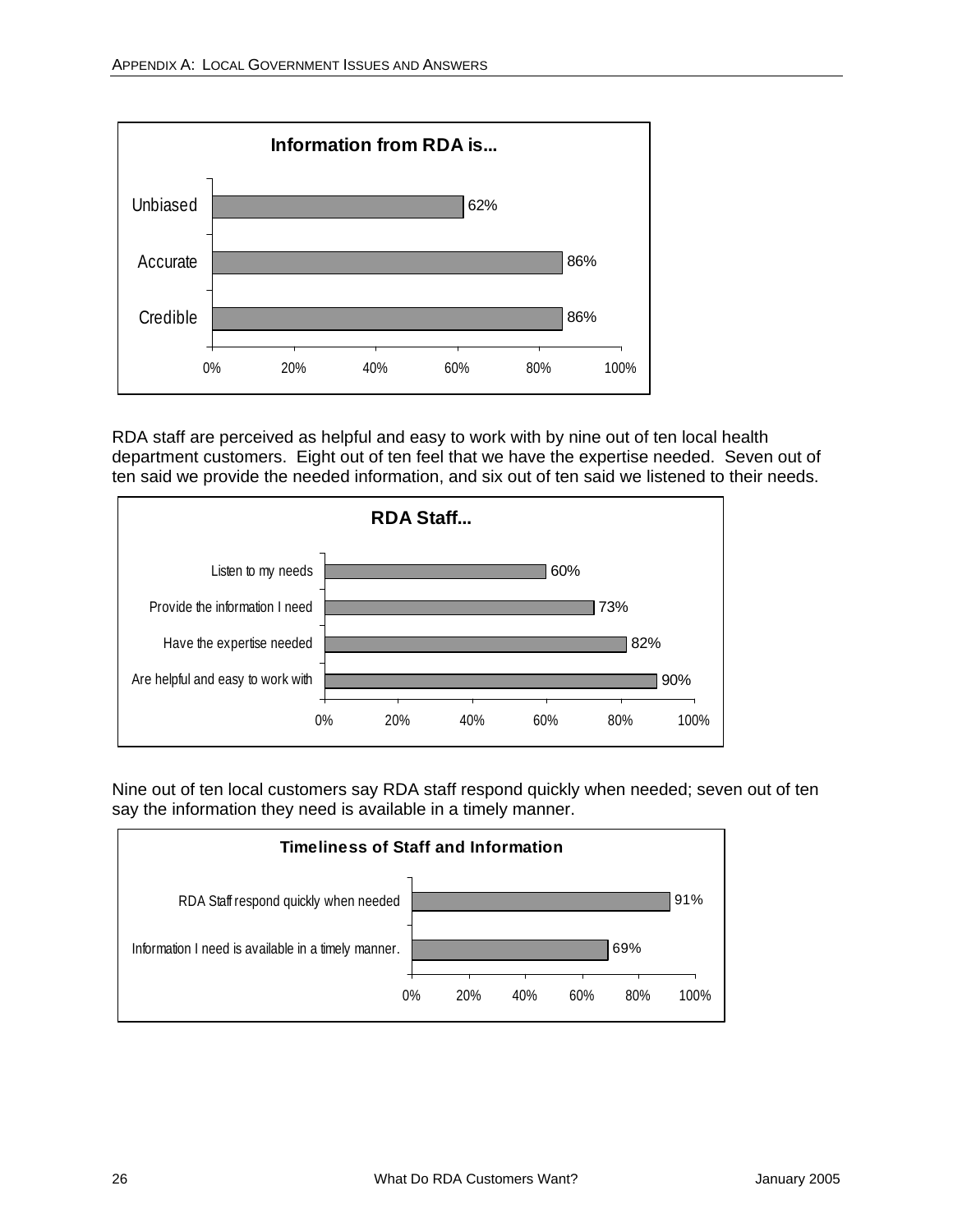Only one in three local customers knows what RDA can provide for them, or who to talk to there. One in two says RDA web information is easy to find.



What do local customers say when asked what RDA does well to meet their needs? They like the website; the fact that we answer questions about our data, and they like First Steps!

#### *Putting Data on the Web*

*Having the publications and tables online is great. It can be hard sometimes to find what I want, even when I know it is there somewhere. (Local Health)*

*They post recent work in a timely manner, they update the tables of DSHS program usage in a timely manner. (Local Health)* 

*I don't have that many needs, but the few people I have talked to have been helpful and the data online is helpful. (Local Health)* 

*I've only experienced using data available online and it's met my needs (Local Health)* 

*County specific data is available via the web (Local)* 

#### *RDA Staff Answer Questions About Their Data*

*They have always been willing to help me find the information I am looking for and take the time to explain the limitations of the data. Thanks I appreciate it. (Local Health)* 

*Responds to questions and staff are willing to shares their expertise (Local)* 

*Responsiveness is timely and accurate (Local Health)* 

#### *First Steps Data Reports*

*The reports on the First Steps data helps us to compare ourselves to others as well as attempt to project forward staffing and planning needs (Local Health)*

*First Steps data (Local Health)* 

#### What would local customers like to see RDA change? More marketing of RDA services, provide more and clearer data on-line, and get more resources!

#### *Market RDA:*

*Tell us more about themselves, market the services available to program level staff instead of administrative staff. (Local Health)* 

*It would be nice to meet some RDA folks and find out what info they have available to them, and how we could partner with them to either get some data sub-sets or learn how to request specific data run (Local Health)* 

*Advertise ability (Local Health)* 

*More information about the data services that are available from RDA (Local)* 

*Not all may know who they are and what they do (Local)* 

*Perhaps be more available to programs that are not directly funded through DSHS. (Local Health)* 

#### *Provide More Data, More Detail and Be More Concise:*

*Offer downloadable datasets that contain no personally identifying information so that we could do our own analysis of the data (Local Health)* 

*Give data tables along with reports, as these are most readily interpretable to those who know data. Also, give clear explanation of methods. (Local Health)* 

*My needs focus on finding descriptive public health data. I find relevant RDA reports to be lacking in clarity and being concise. (Local Health)* 

#### *Get More Resources:*

*Clone some of the employees (Local Health)*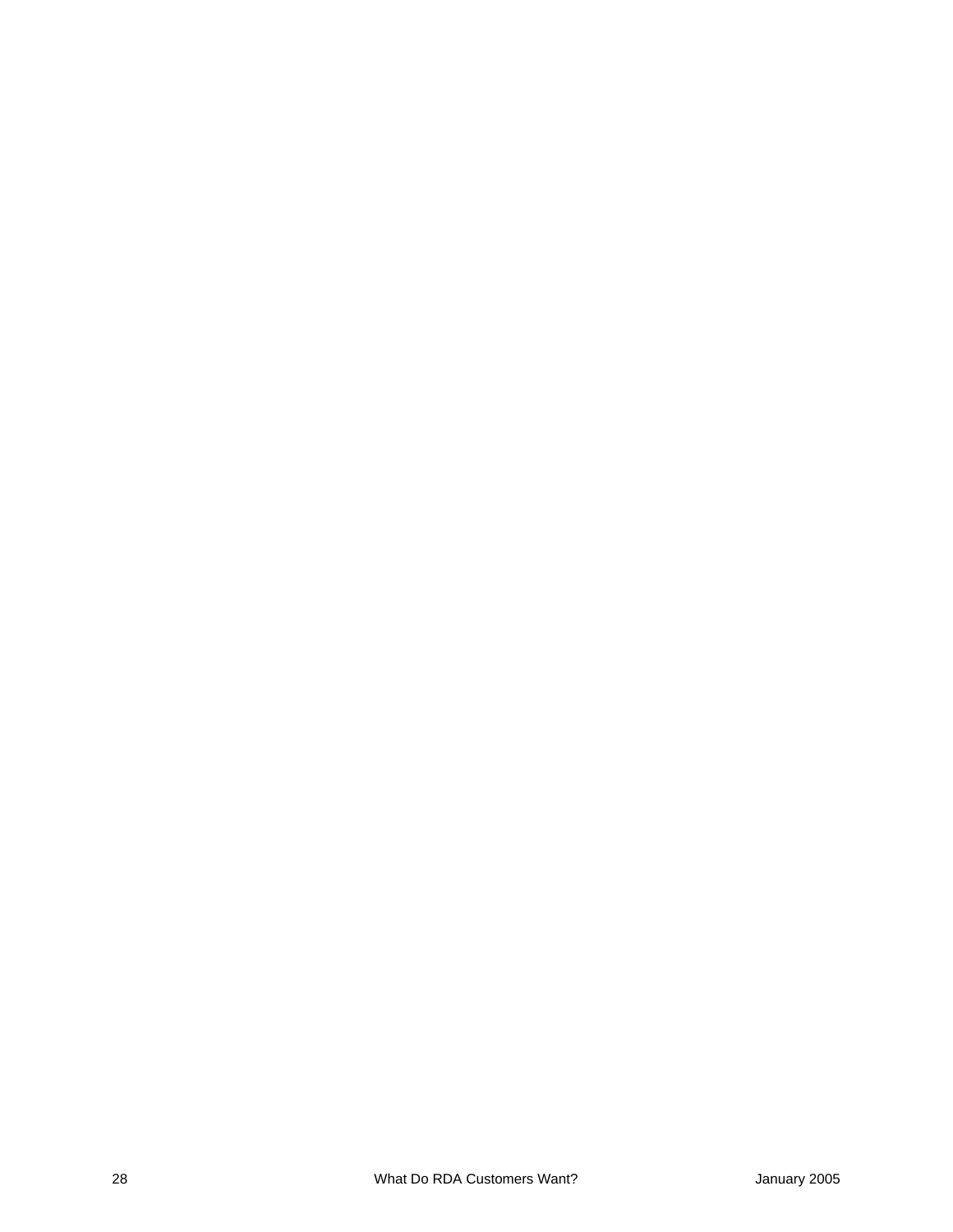### APPENDIX B: SURVEY QUESTIONS AND RESPONSE CATEGORIES

The survey instrument addressed issues of quality, usefulness, customer service and barriers to service.

The first three questions had yes/no answers. These were:

1. What are the main services or products you and your program have used from RDA in the past two years? (Mark all that apply)

- I don't currently use RDA products or services. (If yes, Skip to Question 7)
- My program funds research projects, and/or sponsors grant applications that are accomplished within RDA.
- RDA works with us on client, provider, employee, stakeholder and/or public surveys pertaining to my program.
- I ask RDA staff to find or analyze specific data for my program (ad hoc data requests no payment).
- I receive consultation from RDA.
- I ask the RDA geographic section to produce specialized maps for my program.
- Other (please describe)
- 2. What are the main products you use from RDA? (Mark all that apply)
	- Published reports and fact sheets (web or hardcopy).
	- EMIS, HIPS and/or Dashboard.
	- Data tables on the website, from CSDB, from FSDB.
	- Other
- 3. I use RDA information to … (mark all that apply)
	- Plan and develop policy for my program.
	- Describe my program's clients, services, and/or costs.
	- Monitor and manage my program.
	- Measure my program's performance.
	- Evaluate the effectiveness of my program.
	- Other (please describe)

The next set of questions asked respondents to define a level of agreement with statements about quality, usefulness and customer service attributes, using a scale that had five positions, ranging from "YES!" to "NO!" Those statements were:

- 4. RDA Staff...
	- Are helpful and easy to work with.
	- Provide the information I need.
	- Respond quickly when needed.
	- Listen to my needs.
	- Have the expertise needed.
- 5. Information from RDA ....
	- Is accurate.
	- Is credible.
	- Is unbiased.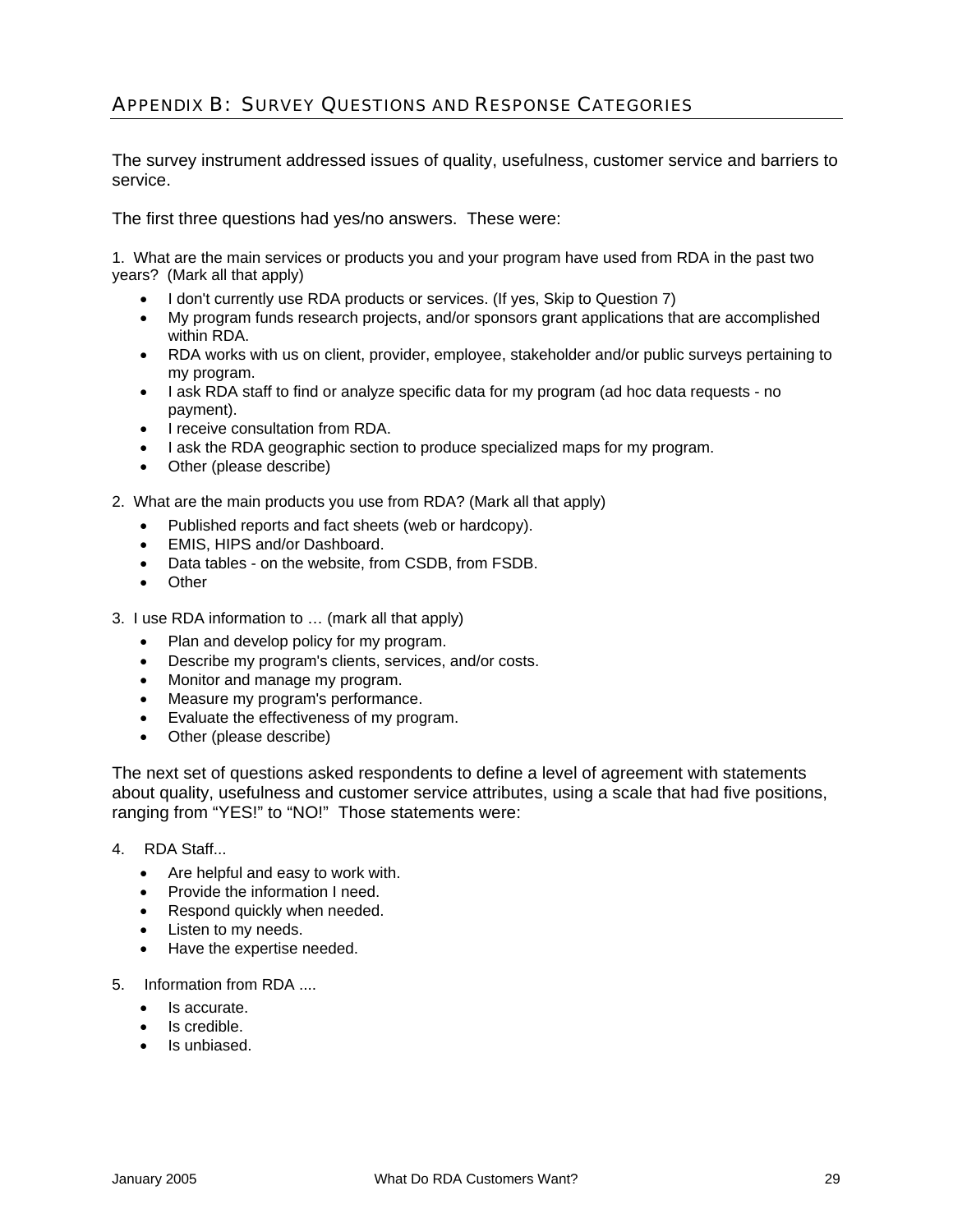- 6. Working with RDA
	- I know what help I can get from RDA.
	- I know who to talk to to get help from RDA.
	- It is easy to find the information I need on RDA's web sites.
	- Information I need is available in a timely manner.
	- Overall, I am satisfied with services from RDA.

Finally there were three open-ended questions.

- 7. What does RDA do well to meet your needs?
- 8. What could RDA do better to meet your needs?
- 9. When you choose to work with another research organization instead of RDA, why do you make this choice?